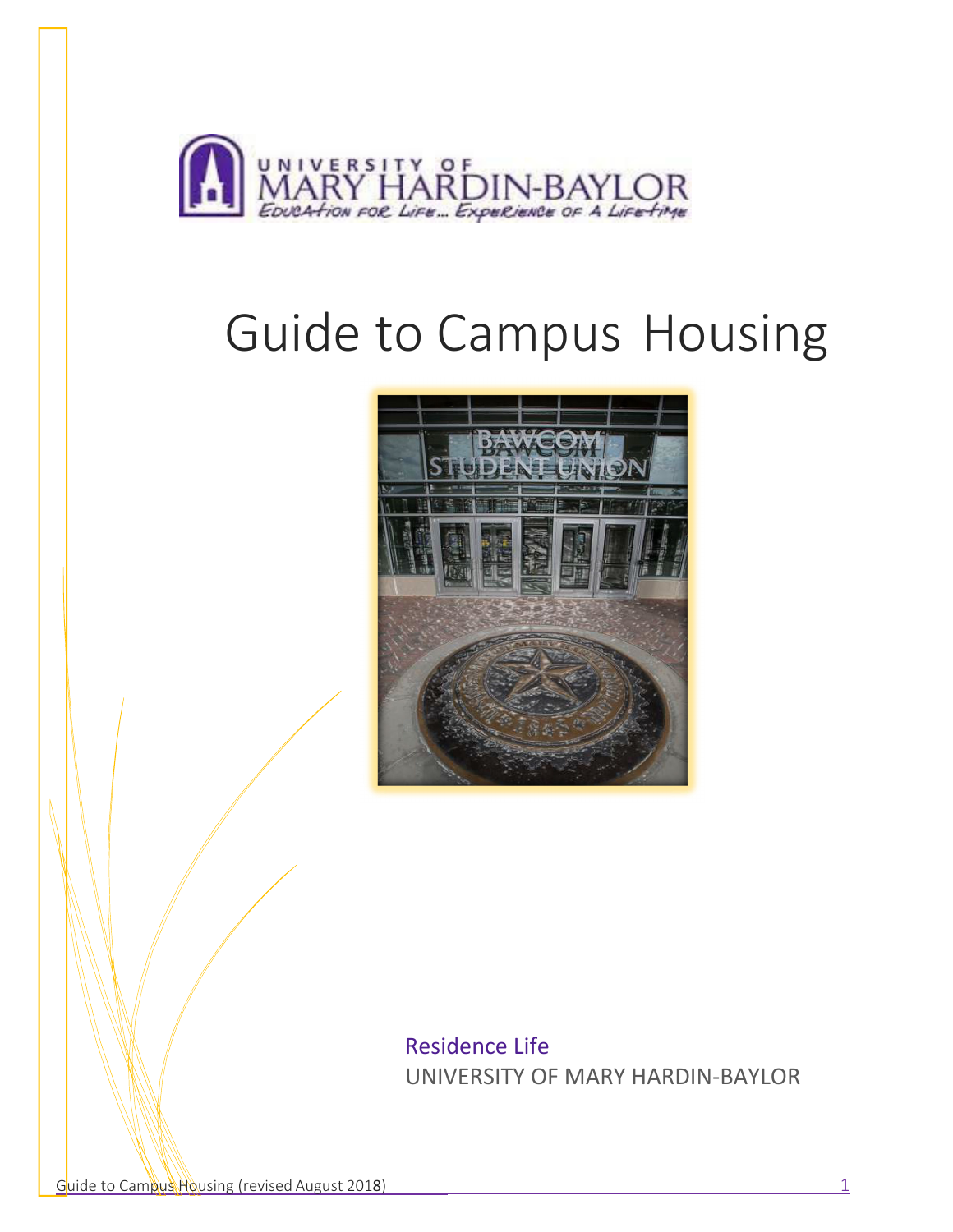# **Table of Contents**

| Getting Involved                                       |                |
|--------------------------------------------------------|----------------|
| Residence Hall Association                             | 5              |
| <b>Student Organizations</b>                           | 5              |
| Campus Recreation                                      | 5              |
| Campus Activities Board (CAB)                          | 5              |
| Notice of Nondiscriminatory Policy as to Students      | 5              |
| Annual Security and Fire Safety Reports                | 5              |
| Sexual Assault or Sexual Violence                      | 6              |
|                                                        |                |
| Community Policy & Procedure                           |                |
| Being a Member of the Community                        | 7              |
| Conduct                                                | 7              |
| <b>Prohibited Activities and Items</b>                 | $\overline{7}$ |
| Replacing lost, Damaged, or Stolen Items               | 10             |
| Property Damage, Loss or Destruction                   | 10             |
| Residential Decorating & Posting Policy                | 10             |
| Policy Violations and Fines                            | 11             |
| <b>Excessive Fines</b>                                 | 12             |
| Disputing a Fine                                       | 12             |
| Group Billings/Fines                                   | 12             |
| Inspections for Health, Safety, and Policy Enforcement | 12             |
| Removal of Students from Campus Housing                | 12             |
| Offensive Odors                                        | 12             |
| Animals on Campus                                      | 13             |
| Trash                                                  | 13             |
| Advertising, Solicitation, and Posting                 | 13             |
| Meetings                                               | 13             |
| Noise Policy                                           | 14             |
| Room Care                                              | 15             |
| Yard/Outdoor Areas                                     | 16             |
| <b>Window Screens</b>                                  | 16             |
| Temperature Control                                    | 17             |
| <b>Babysitting</b>                                     | 17             |
| Visitors and Guests                                    | 17             |
| <b>Guest Specific Policy</b>                           | 20             |
|                                                        |                |
| Housing Information                                    |                |
| <b>Housing Selection Process</b>                       | 21             |
| Consolidation                                          | 21             |
| Waitlist                                               | 21             |
| <b>Occupancy License</b>                               | 22             |
| Room Changes                                           | 22             |
| Room Charges                                           | 22             |
| Buy Out Policy                                         | 23             |
| Guide to Campus Housing (revised August 2019)          | $\overline{2}$ |
|                                                        |                |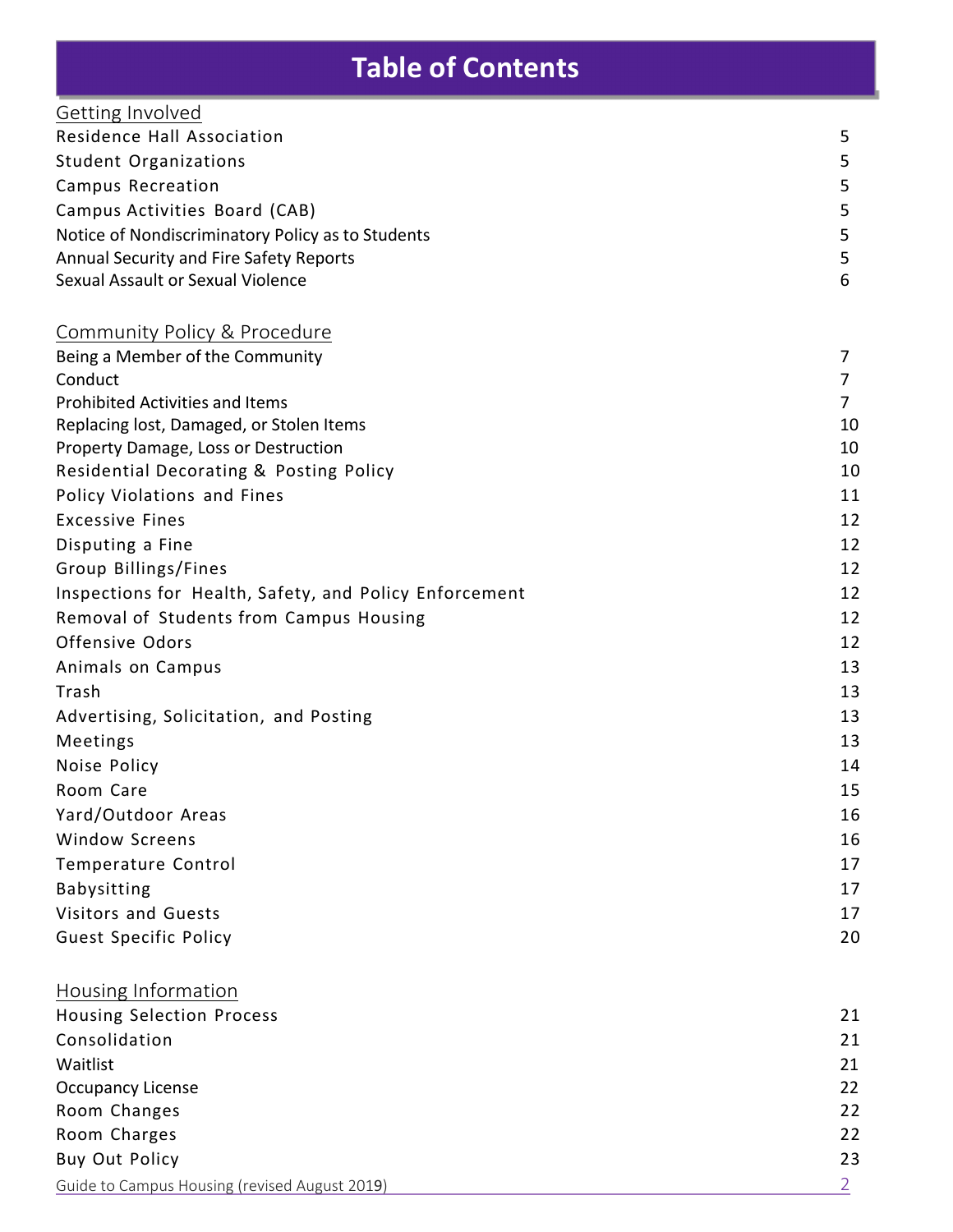| Cancellations, Withdrawals, and Refunds           | 23 |
|---------------------------------------------------|----|
| Check-In and Check-Out                            | 24 |
| Storage Policy                                    | 25 |
| Abandoned Property Policy                         | 26 |
| Appliances and Furniture                          | 26 |
| Safety/Emergencies                                |    |
| <b>UMHB Police Department</b>                     | 27 |
| Evacuations                                       | 27 |
| Severe Weather                                    | 27 |
| Fire Policies and Evacuation Procedures           | 28 |
| Door Security and Closing Hours Residential Halls | 30 |
| <b>Electrical Safety Guidelines</b>               | 31 |
| Missing Student Policy                            | 32 |
| Services                                          |    |
| Duty Hours for Staff                              | 33 |
| Maintenance                                       | 33 |
| Vacuum Cleaners                                   | 33 |
| Study Areas & Computer Labs                       | 33 |
| Recycling                                         | 33 |
| Pest Control                                      | 34 |
| Internet                                          | 34 |
| Telephone Service                                 | 34 |
| Cable Service                                     | 34 |
| Laundry                                           | 34 |
| Campus Mail                                       | 34 |
| <b>Vending Machines</b>                           | 35 |
| Health Center                                     | 35 |
| Counseling & Testing                              | 35 |
| <b>Career Services</b>                            | 35 |
| <b>Fine &amp; Cost Tables</b>                     |    |
| Policy Violation Fines                            | 36 |
| <b>Cleaning Costs</b>                             | 37 |
| Damage/Replacement Costs                          | 38 |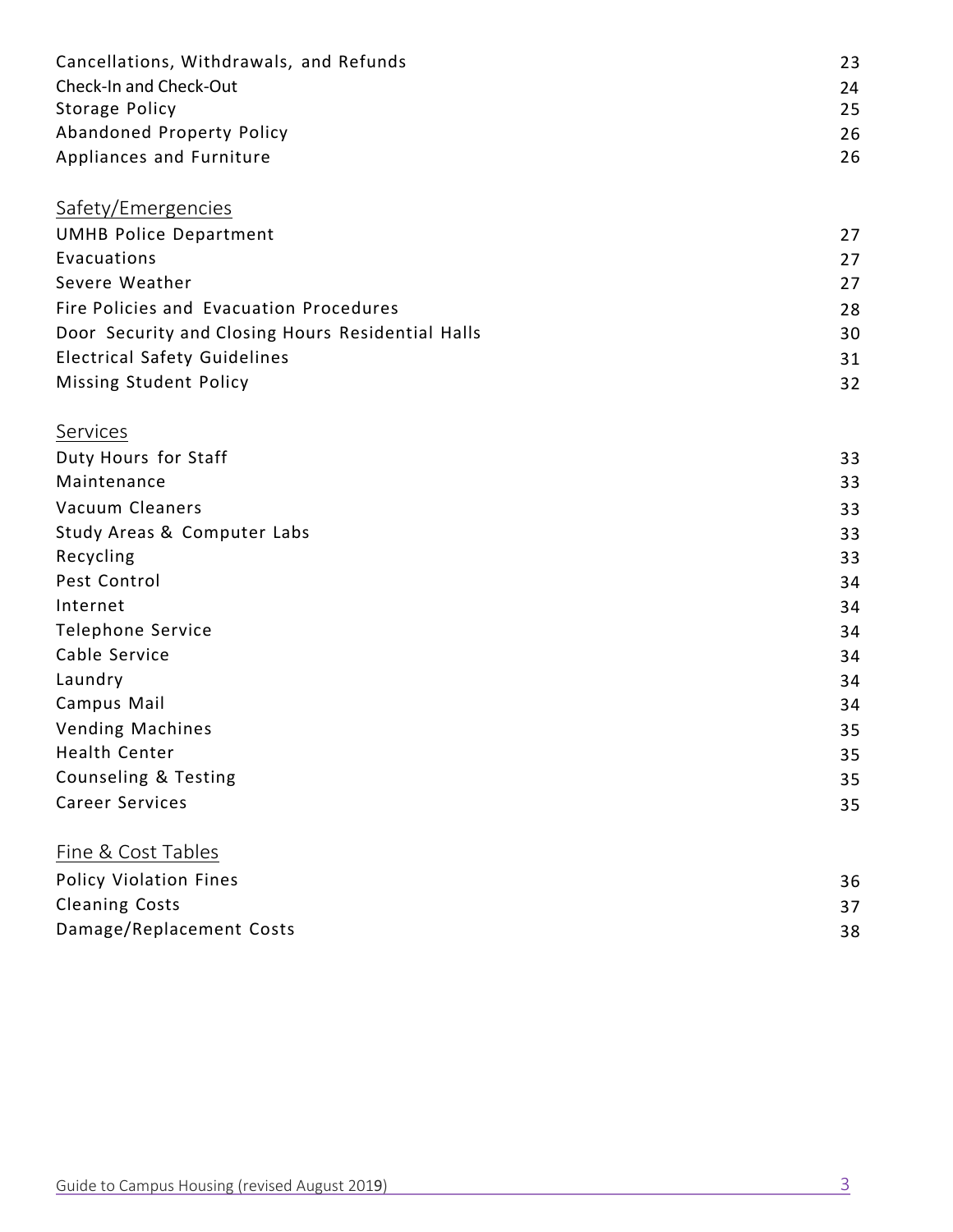# **Welcome**

The Residence Life Office welcomes you to the University of Mary Hardin‐Baylor (UMHB). Our team is dedicated to serving the undergraduate student population as they choose campus housing, move into UMHB's living communities, and finding a place they will call "home" during their time at UMHB. We aim to ensure students have appropriate campus housing options, provide support within housing, and offer services which assist students in making the most of their residential experience at UMHB.

Living in residence at University of Mary Hardin‐Baylor carries with it a distinctive set of privileges and responsibilities. Students who reside on campus live in a community with their peers and are entrusted with the responsibility to challenge and support each other in a respectful, cooperative, and communicative fashion. This environment provides Students with enriching experiences, which may help to promote healthy interpersonal relationships.

The application for admissions is the student's affirmation that he/she will comply with all university policies and procedures. The Student is responsible for knowing and following procedures and regulations contained in this guide and the Student Handbook.

The university will revise this guide as needed to provide students current information. UMHB reserves the right to amend provisions to the Guide to Campus Housing at any time.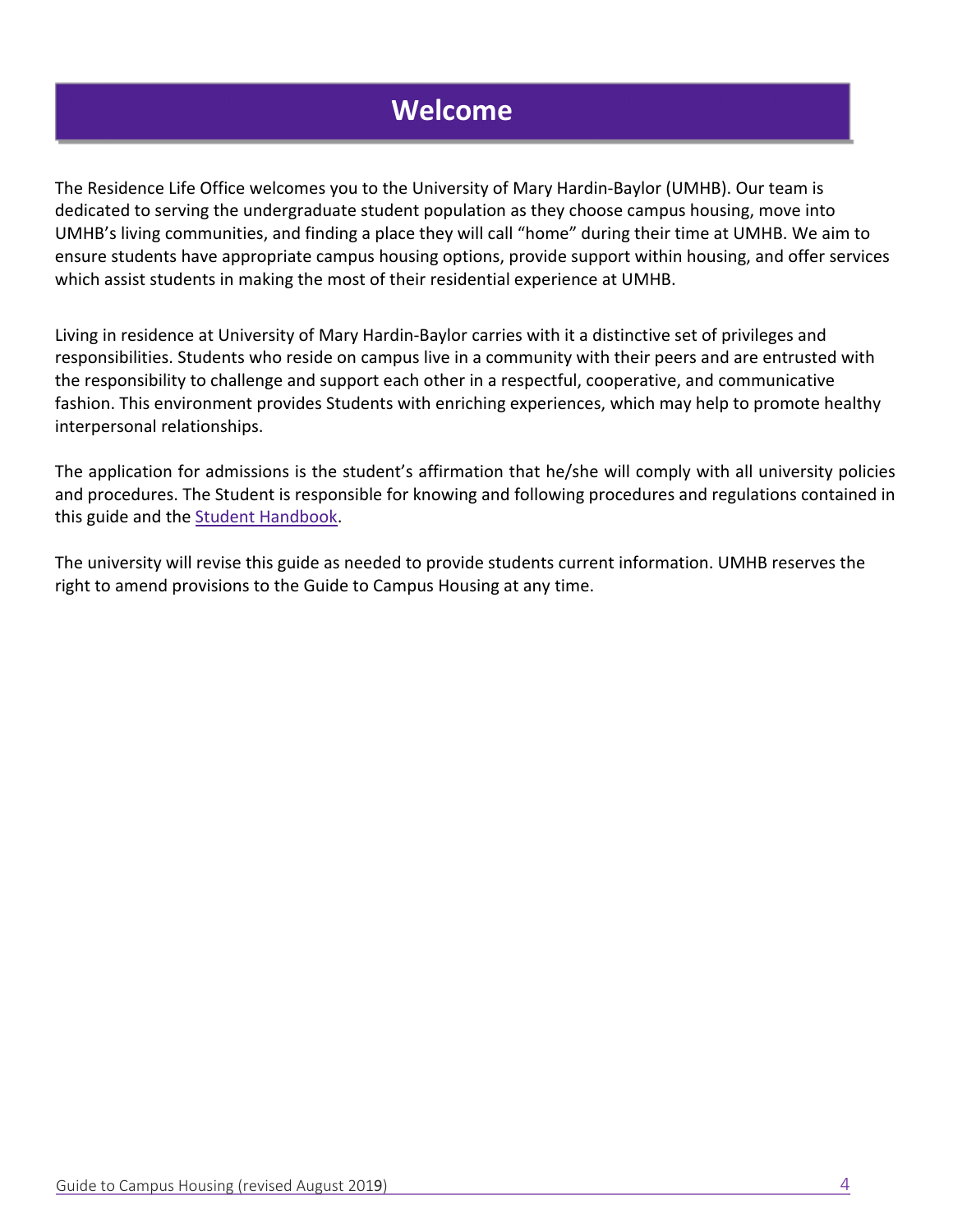#### Residence Life Staff

The Residence Life staff consists of the Director of Residence Life, Resident Directors (RD), and Resident Assistants (RA). The Residence Life Office is located on the second floor of the Bawcom Student Union building. Office hours are:

- ‐ 8:00 a.m. to 5:00 p.m., Monday through Friday during the fall and spring semester
- ‐ 8:00 a.m. to 4:00 p.m., Monday through Friday during the summer.

The University of Mary Hardin‐Baylor operates eight residence halls, three apartment complexes, and campus houses. Each living area is supervised by a Resident Director who lives and works within the designated living area. As an integral part of student development and support to the university, the RD's responsibilities include:

- ‐ Overseeing the resident assistant program in the planning, administration, and evaluation of programs within the living areas
- ‐ Facilitating the creation and implementation of a needs assessment survey and utilizing the results to plan and coordinate activities based upon developmental program models
- ‐ Challenging students to initiate and develop healthy interpersonal relationships with their peers, and support/initiate within their living area
- ‐ Initiating efforts associated with academic support, spiritual formation, cultural diversity, emotional wellness, and life development

The RA position is designed to provide a living and learning experience for the student who desires to grow as a leader and develop community on campus. Resident Assistants serve as the main contact for residents and as a resource for residents and a source of information. RAs are primarily upperclassmen selected because of their leadership experience and a desire to serve. Resident advisors are trained to assist with establishing a community environment by presenting and promoting living area programs and activities, resolving conflicts, providing information, maintaining University Policy, and referring Students to appropriate campus resources. Residents are encouraged to collaborate with their respective RA in developing a sense of community within specific living areas. The resident assistant serves as a representative of the university and is therefore expected to practice the utmost in Christian commitment, character, and integrity with residents, faculty, staff, administration, and the outside community.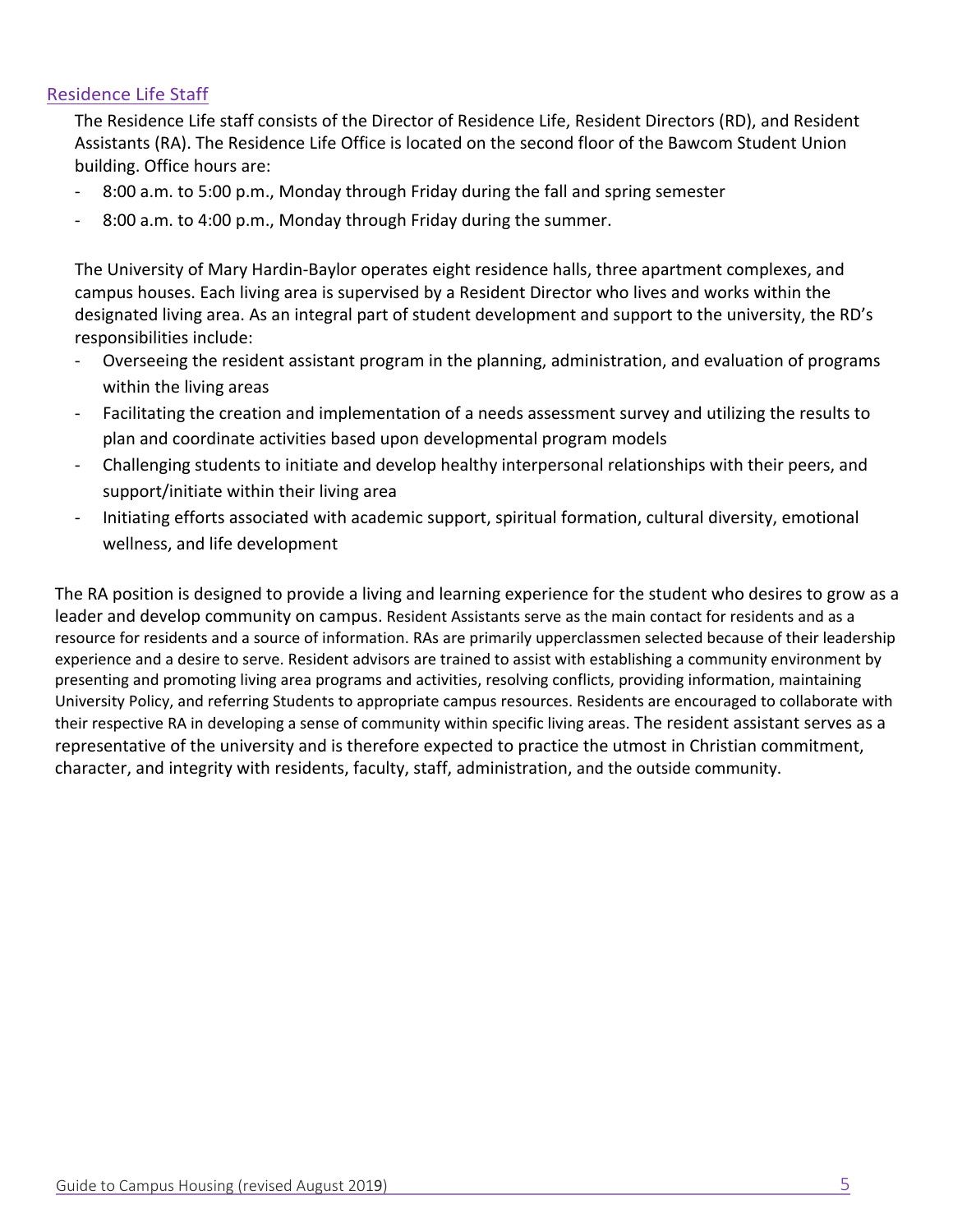## **Statements**

#### Mutual Respect

Residents are expected to be respectful of the individual rights and freedoms of others within the living area. Even if a shared sense of understanding does not exist between community members, residents are still expected to exhibit an outward sensitivity to the diversity inherent within the residential community.

#### Fines

It is the practice of the University to hold individuals responsible for their actions. If a Residence Life staff member determines that vandalism or damage is due to misuse by residents, the residents of a respective room, wing, floor, or building may be required to share in the cost of repairs. Before group fines are applied, an opportunity will be provided for the individual(s) responsible for vandalism, damage or misuse to identify themselves and assume responsibility.

#### Annual Security and Fire Safety Reports

In compliance with federal reporting requirements contained in the Jeanne Clery Disclosure of Campus Security Policy and Campus Crime Statistics Act, the University of Mary Hardin‐Baylor Police Department publishes statistical summaries of certain crimes occurring on or near campus, campus safety policies, and information about fires occurring on campus.

A copy of the University of Mary Hardin‐Baylor Annual Campus Fire and Safety Report is available for your review. You can obtain a copy of this report online at https://go.umhb.edu/resources/police/policies‐reports#1845.

The university also publishes an Alcohol and Other Dangerous Drugs Biennial Report. The purpose of this report is to comply with the Drug‐Free Schools and Campuses Regulation (EDGAR Part 86). Institutions of Higher Education (IHE) receiving federal funds or financial assistance are required to maintain programs which prevent the unlawful possession, use, or distribution of illicit drugs and alcohol by students and employees. To comply with this regulation, IHE, such as the University of Mary Hardin‐Baylor, are required to complete biennial reviews of their Alcohol and Other Drug (AOD) program to determine effectiveness and consistency of enforcement of sanctions, along with the number of alcohol and drug violations. An institution's AOD program must include an annual notification to students, faculty, and staff on the availability of the AOD policy; the policy must address the standards of conduct, description of sanctions for violating federal, state and local laws or college policy, health risks associated with use and/or abuse, prevention programs offered, as well as information about various treatment options.

For a printed copy of either report, please contact the UMHB Police Department at (254) 295‐5555, or visit in person at 905 Moore Avenue, Belton, Texas, 76513.

In addition, information pertaining to alcohol and drugs may be found in the following documents:

- 1. UMHB Student Handbook (http://students.umhb.edu/student-handbook).
- 2. Guide to Campus Housing (http://students.umhb.edu/residence/housingguide ).
- 3. University Policy SAF 5.50, Drug and Alcohol‐Free Workplace (http://hr.umhb.edu/policies ).

4. UMHB Annual Campus Fire and Safety Report (Clery Report) (https://go.umhb.edu/resources/police/policiesreports#1845 ).

If you have any questions, please contact the UMHB Police Department at (254) 295‐5555.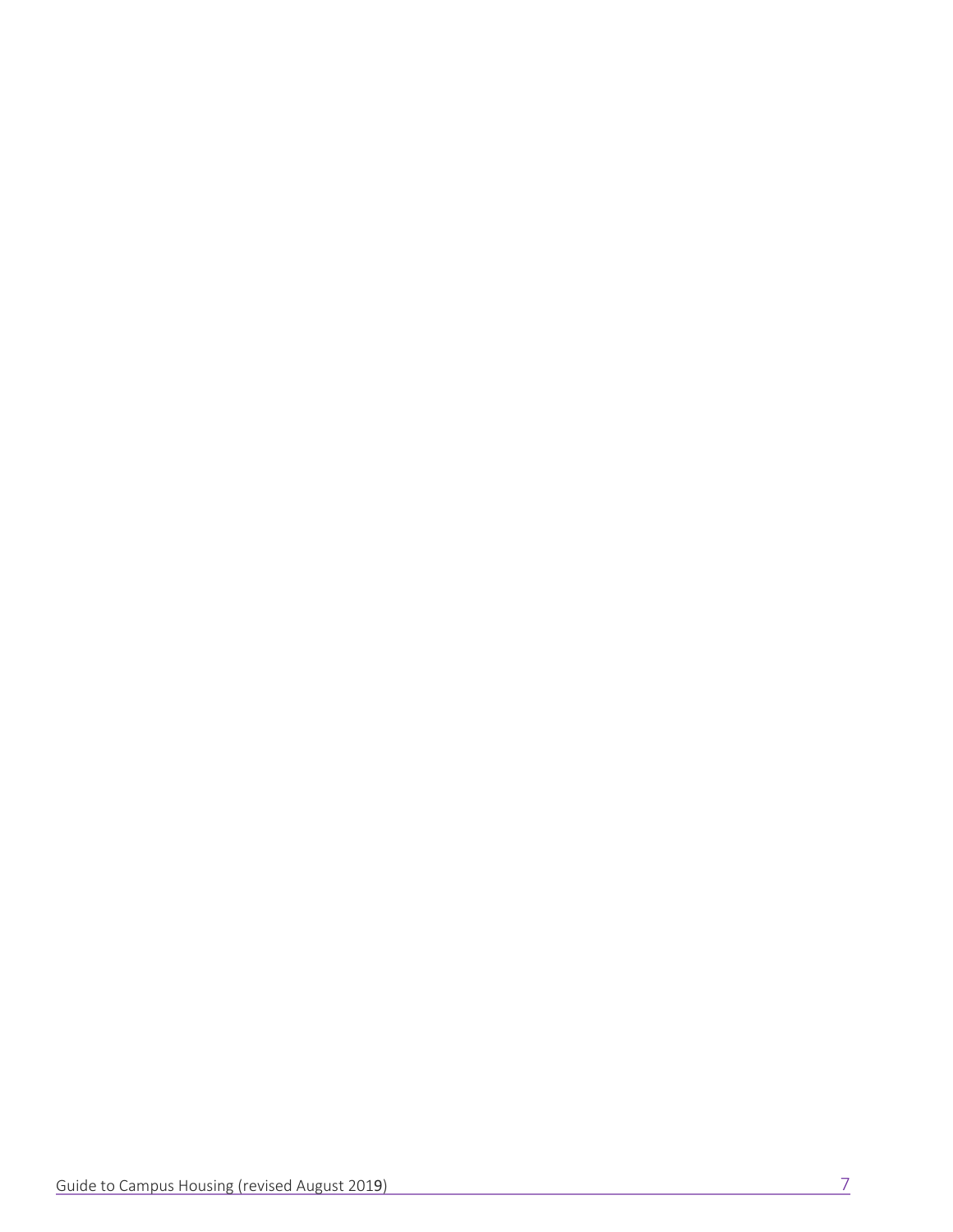## **Community Policy and Procedure**

#### Being a Member of UMHB's Residential Community

As a member of a residential community, it is reasonable to expect both certain courtesies and privileges and to extend those same courtesies and privileges to roommate(s) and neighbors.

#### As a member of the residential community, the resident should be able to:

- Read, study, and sleep free from undue disturbance from noise and other distractions.
- **Expect that others will respect personal belongings.**
- **E** Have a clean environment in which to live.
- $\mathbb{R}$  Have access to the room at all times.
- **E** Have personal privacy within the limits of the residential setting.
- **E** Host visitors and guests within the parameters of the university policy.
- Live in an environment without fear of intimidation or physical and emotional harm.
- Discuss with RA, RD, or Residence Life office staff any problems or concerns that may arise.

#### *The resident has the responsibility to*:

- Verbally express views to the person(s) involved should feelings arise that freedoms have been infringed upon.
- **Treat roommate and other residents with respect and consideration.**
- Respond to all reasonable requests of roommate and of fellow residents.
- Be accountable for personal and community safety.
- Discuss expectations regarding guests and visitors during visitation, and respect roommate's expectations regarding their own visitors or guests.
- **Inform guests and visitors of visitation policies, UMHB behavioral standards, and the expectations of the** roommate.
- **Z** Protect the privileges and freedoms that the roommate and fellow residents are entitled to expect.

#### **Conduct**

At UMHB, we foster a Christian‐oriented community of students who are competent, sincere and committed learners. Language, behavior, and possessions inconsistent with the ethical and moral values promoted by the university are not acceptable. A student's attire must comply with the university's student dress code. See the UMHB Student Handbook for more information regarding student conduct and other rules.

#### Prohibited Activities and Items

Due to the potential for injury and damage to property, the activities and items in this section are prohibited. If a resident is found in possession of an illegal or dangerous item, it will be immediately confiscated and will result in disciplinary action. The resident will also be referred to the Dean of Students. In some cases, such as those involving pets, the resident may be allowed to remove the item personally. This must be done within the time limits set forth by the RD or the RA. See Inspection for Health, Safety, and Policy Enforcement section on pg. 12.

Residents may be held equally responsible for any prohibited items found in their room, apartment, or house and are also responsible for the behavior of their invited guests or visitors. Residents are encouraged to ask questions of staff members if necessary.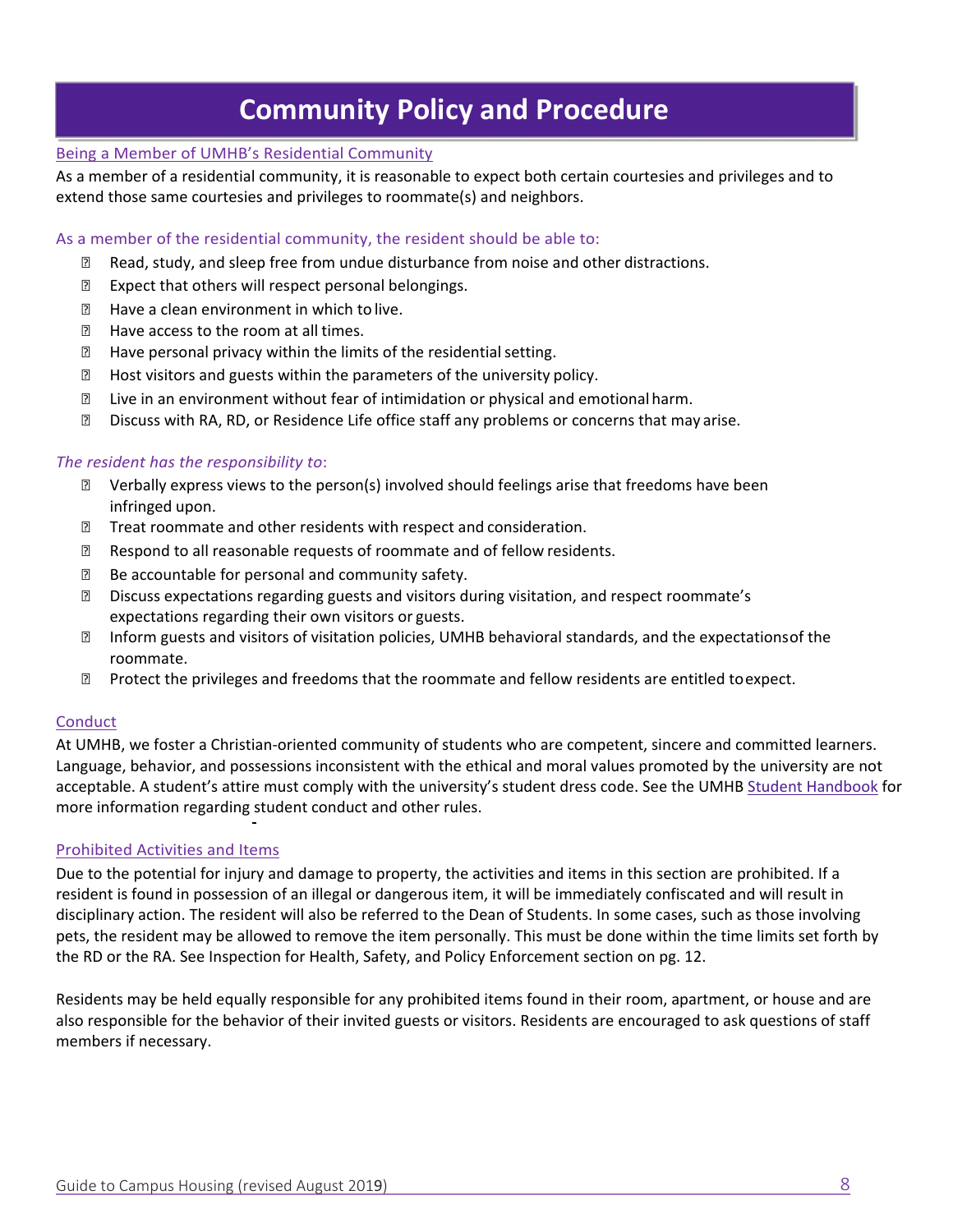#### Prohibited Activities

- **Z** Fighting, Smoking, Vaping (E-Cigarettes), Profanity please refer to Student Handbook
- Athletic activities in apartments, houses, parking lots, and residence halls
	- o Including, but not limited to: wrestling or "roughhousing", running, throwing/bouncing/kicking of objects, the use of golf clubs, and the use of dart boards.
- **P** Ceiling alterations
	- o Including, but not limited to: mounting ceiling fans, mounting light fixtures, and the removal of ceiling tiles. Any object hung from the ceiling that requires removal of ceiling tiles is prohibited. An example would be hanging hammocks from the ceiling. Placing objects in the ceiling is also prohibited and can result in disciplinary action.
- **P** Climbing
	- o On or over apartment fences, out of apartment or residence hall windows, onto the roofs of the buildings, and over second floor railings in the apartments or in residence halls.
- **Z** Construction in rooms
	- o Including, but not limited to: construction of shelves, lofts, and elevating furniture on blocks or on other pieces of furniture. There is an approved method of elevating beds using risers, and loft kits are available for lease through an approved company. To learn more about leasing a bed loft, click here: Collegiate Bed Loft, Inc. Consult the RD for questions on the correct type of bed risers to use.
- **P** Fire
	- o Lighting a fire on any material or surface in a residential space is prohibited. This includes the use or possession of fireworks. See the Safety/Emergency section in this guide pg. 28‐33.
- **2** Hover Boards
	- o Hover boards cannot be plugged into any outlet in a residential facility for the purpose of being charged. This includes all common areas in residential buildings (offices, lobbies, common rooms, media rooms, computer labs, study rooms, etc.)
	- o Hover boards can be used on campus and can be kept in a resident student's assigned space. Boards should not be ridden inside any campus building.
	- o If a staff member finds a board plugged into an outlet in a residential building, the board will be confiscated and taken to the Dean of Students. The student will have to meet with the Dean of Students or his designee in order to recover the board. Failure to follow this policy can result in a code of conduct violation.
- **Throwing, dropping or hanging objects from windows** 
	- o Screens should be locked at all times. Damages will be assessed for misuse or damage of screens. See the Fine & Cost Table, pg. 37.

#### Prohibited Items

- $\mathbb D$  Drugs, synthetic drugs, and drug paraphernalia refer to Student Handbook
	- o Only prescription drugs, prescribed by a physician for use by that individual, should be in the possession of the resident. It is the responsibility of the resident to secure the prescribed medication.
	- o **HOOKAHS** and water pipes are prohibited.
- Alcoholic beverages and containers refer to **Student Handbook**
	- o Residents are expected to comply with UMHB's alcohol and drug policy.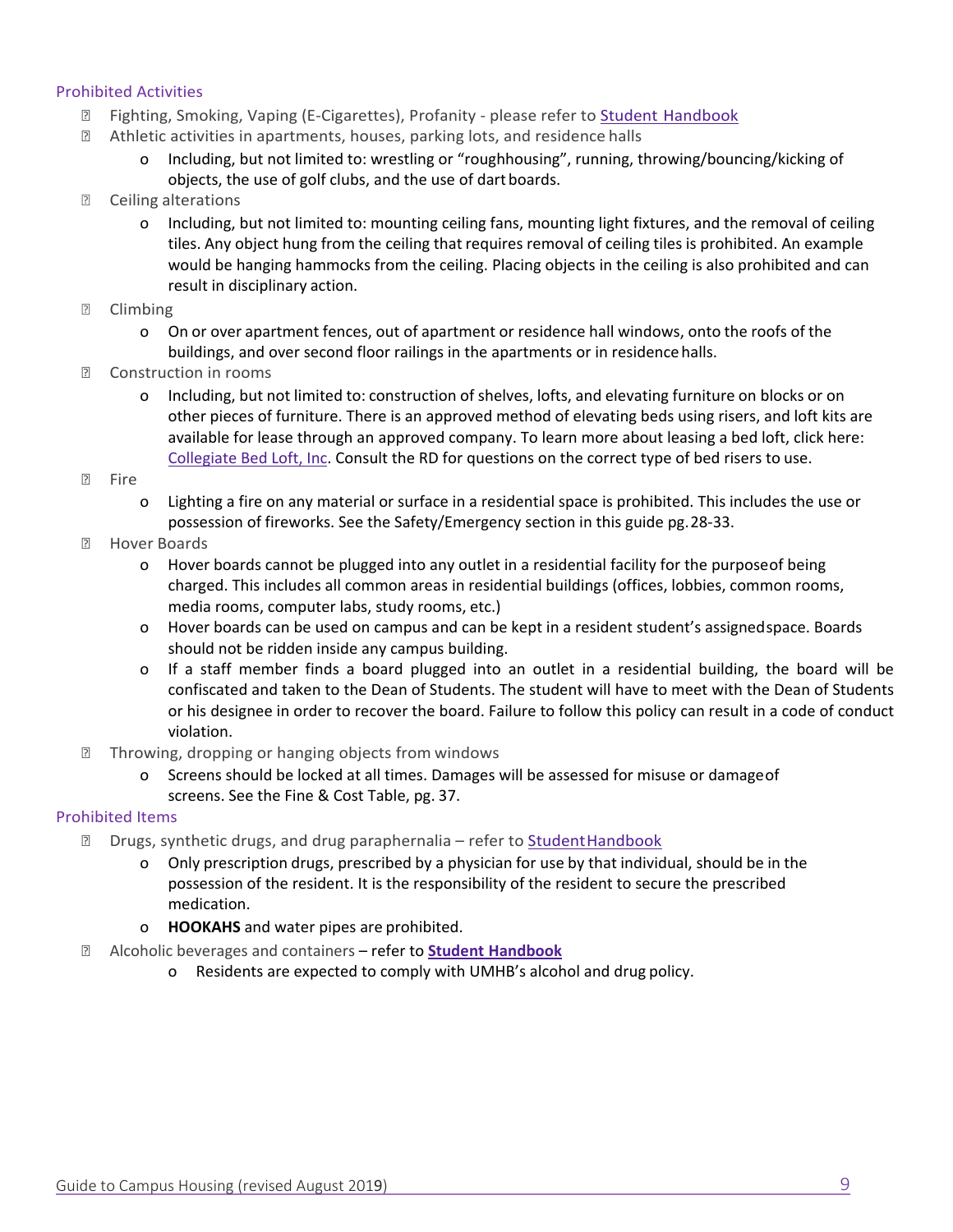- o Also prohibited are products or items that display liquor or drug logos, and alcohol or drug images. Examples are posters or t‐shirt designs.
- Obscene Material refer to Student Handbook
- Firearms, ammunition, and other weapons‐ refer to **Student Handbook**
- Possession of stolen property
	- o The possession of stolen property can result in criminal charges as well as university disciplinary action. Example would be items belonging to the university dining hall, such as silverware, cups and order numbers from Whataburger or other items used for business purposes.
- Traffic, street, highway signs, cones, flags, lights, barricades, and other equipment
	- o Possession of such equipment usually constitutes theft, which also violates state and local laws.
- **E** Appliances & Furniture
	- o Unacceptable cooking appliances are usually those items with any kind of open heating element. Some examples are hot plates, and toaster ovens. All appliances should be UL approved and UL recommends that all appliances have an automatic shut-off. Indoor grills, such as George Foreman type grills, are prohibited in all residence halls but are allowed in Beall Hall, apartments and houses. Items such as coffee pots, irons, or any device that has a heating element must have an automatic shut off.
	- o Portable space heaters.
	- o Halogen lamps, oil lamps, or other fuel burning lamps.
	- o Waterbeds
	- o Bed lofts other than the approved loft kits through Collegiate Bed Loft Company.
- **Pets** 
	- o All pets, other than fish, are prohibited. See Animals on Campus, pg. 12.
- Candles, Incense, & Candle Warmers
	- o Candles are prohibited in any residential building, including electric candles. The only exception is for the temporary possession of "ceremonial" candles used for UMHB sponsored events. These candles must be removed immediately following the event for which they were intended.
	- o Burning of incense is also prohibited.
	- o Candle warmers that are the type, that sit on a surface are allowed but only the wax product sold for the warmer can be used.
	- o Plug in style wax melt warmers are prohibited.
	- o Room freshener wall plug ins are allowed as well as essential oil diffusers.
- **Barbecue grills** 
	- o Residents assigned to an apartment or residence hall space are not allowed to bring their own barbecue grills. Grills cannot be stored either inside or outside rooms or apartments because of the potential fire hazard. Stationary grills are provided in apartment complexes and the university will supply a grill for an event if requested. The RD must approve the request for the use of the grill from the Physical Plant Department.
	- o Residents assigned to campus houses are allowed to have a grill with the following provisions:
		- Must be a charcoal grill only.
		- **Must be a kept a minimum of 10 feet from buildings.**
		- **Must have a portable fire extinguisher on hand during use.**
- Combustible Solutions
	- o Propane, gasoline, charcoal starter fluid, self‐starting charcoal, paint thinner, solvents, lamp oil or camping fuel cannot be stored in a residential building, including storage areas within or on the outside of the building.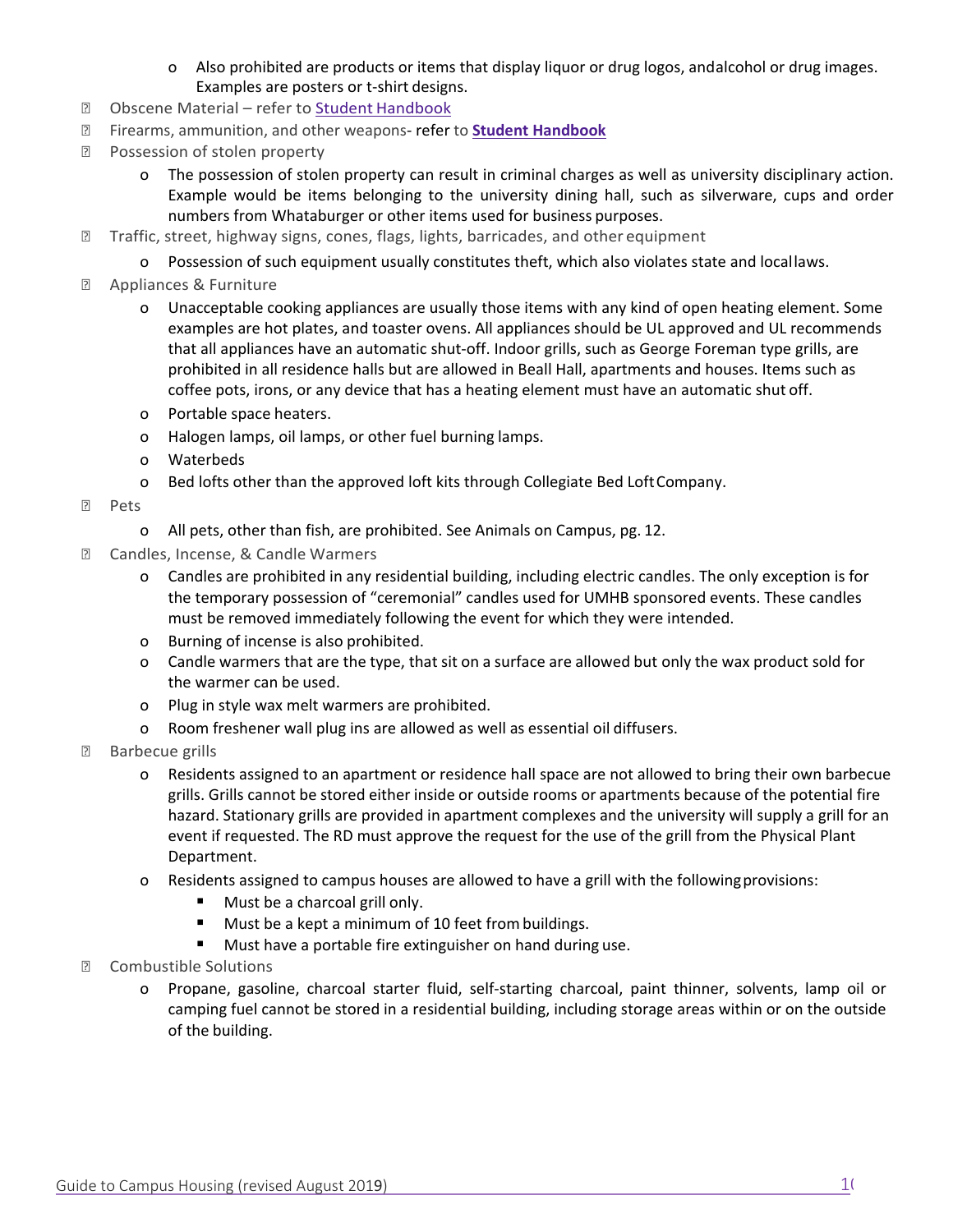- Web Cameras
	- o Web cameras are permitted, but residents must be aware that the inappropriate use of a web camera will result in removal of the device and disciplinary action. Inappropriate use includes, but is not limited to: invasion of privacy in regards to the roommate or guests; or broadcast of inappropriate images and material.

#### Replacing Lost, Damaged, or Stolen Items

The university assumes no financial responsibility for the damage, loss or theft of student‐owned property and strongly recommends that all residents have comprehensive personal property insurance coverage.

#### Property Damage, Loss or Destruction

If a resident damages UMHB property, damage charges will be assessed. See the Damage Cost Table, pgs. 38. In addition to being charged for repairs, residents who intentionally cause damage to university property will face disciplinary sanctions and possible removal from campus housing.

#### Residential Decorating and Posting Policy

Fire safety is a high priority at the University of Mary Hardin‐Baylor. The following guidelines apply to all residential buildings.

- General Decorations:
	- o Residents are allowed to hang a dry erase board or cork board no larger than 2'X2' in size next to the room door leading into a corridor. These boards are to be hung following the guidelines for each individual building on how to hang items.
	- o Pictures, or any paper hung on these boards, are not to exceed the limits of the board. No paper/pictures, etc. can be hung on the wall surrounding the door and must be kept on the board itself.
	- o Lights are not to be hung from windows, bed frames, around the ceilings of rooms, around doorways, or on balconies.
	- o Residence hall lobbies or common rooms may be decorated with permission from the Resident Director.
		- **Decorations should be fire retardant rated or sprayed with a flame retardant product.**
		- The primary escape path should be kept clear and unobstructed.
	- o Open flames, i.e. candles or other flame or heat producing devices, are strictly prohibited.
- **Blocking Emergency Exits:** 
	- o Emergency egress, including doors, corridors, stairways, etc., must never be blocked or the pathway restricted.
	- o Decorations may not be placed on the floors in exit corridors, including alcoves located in exit corridors.
	- o UMHB observes a 10% rule in respect to number of bulletin boards in exit corridors. Bulletin boards exceeding the 10% rule must be fully enclosed.
	- o Bulletin boards cannot be located on or within 3 feet of fire exit doors or directly opposite one another in corridors.
	- o Combustibles (i.e. fliers, notices, etc.) are limited to authorized locations only (i.e. bulletin boards and notice holders). Such items may not be posted in other locations (i.e. walls, doors, etc.).
- **E** Holiday Decorations:
	- o Live trees are prohibited**.**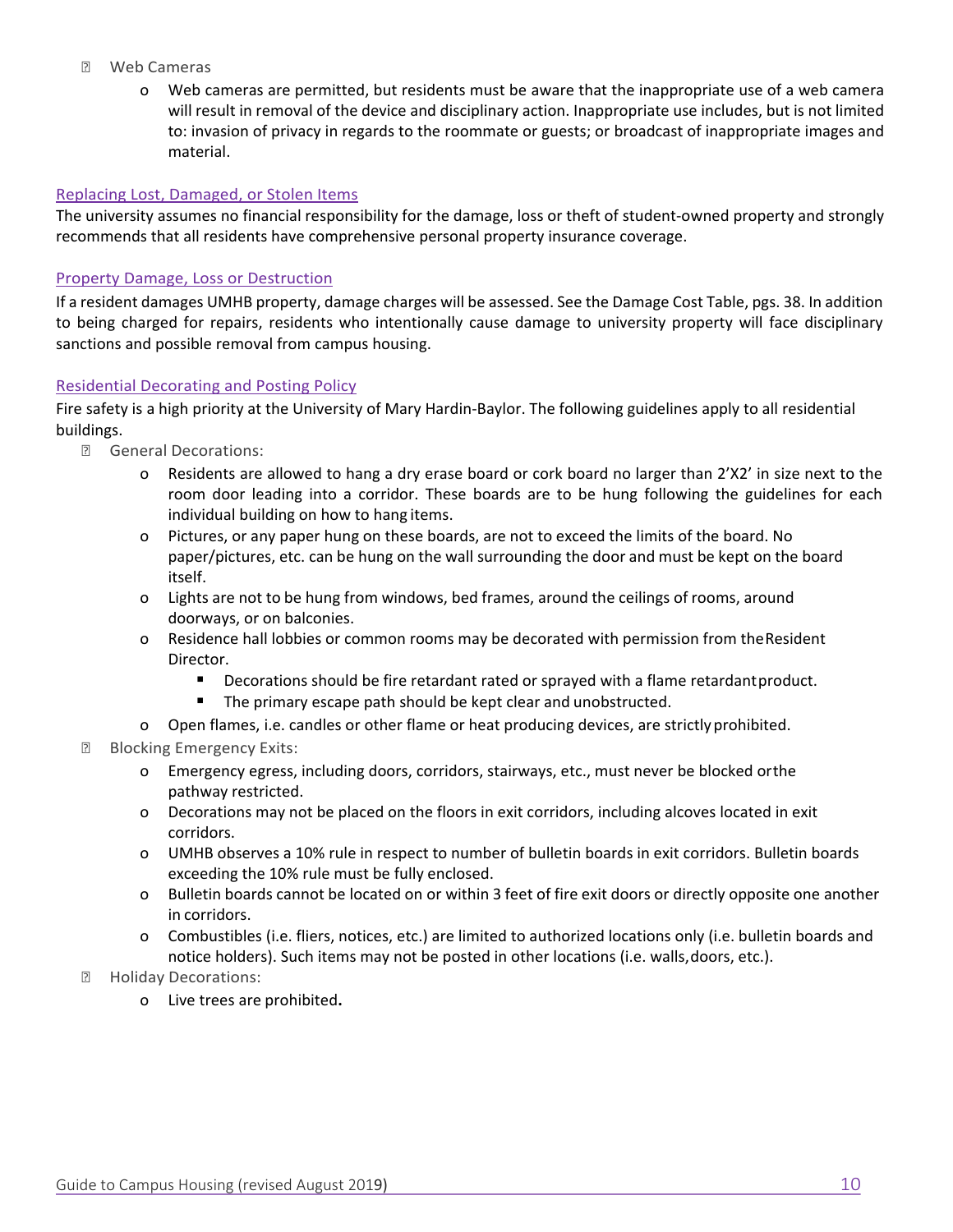- o Strands of lights can be used to decorate personal Christmas trees, but must be FM or UL labeled electrical decorations. No more than three strands of lights should be strung together and the number of lights per strand should not exceed 100. Use either power strips or medium gauge, grounded extension cords.
- o Lights are not to be hung from windows, bed frames, around the ceilings of rooms, around doorways, or on balconies.
- o Christmas tree lights should be removed following the Christmas season and should not be in place any longer than a two week time period. Follow the directions of your RD.
- o Decorations on the exit corridor side of hall/apartment doors must be:
	- **Made with fire retardant materials or treated with a flame retardant product.**
	- **Approved by the RD.**
	- Kept in place for no longer than 2 weeks.

#### Residence Life Policy Violations: Fines and Other Sanctions

Monetary fines are issued by the UMHB Residence Life staff, and the amount is based on the violation. Some violations will result in a referral to the Dean of Students for disciplinary action.

#### Procedure for Issuing a Fine

- **E** An attempt will be made by RD to deliver the fine to the student.
- **■** If the fine notice cannot be delivered, the staff member will e-mail and text the resident giving instructions to pick up the fine in the office during duty hours.

#### Paying a Fine

- $\mathbb D$  Fines are due and payable when notice of the violation is given to the student.
- **If** All fines will be paid directly to the RD and a receipt will be issued by the staff member.

#### For fine amounts, see the Policy Violation Fine Table, pg. 36.

#### Overdue Fines

Fines are considered past due fourteen calendar days after they are issued and the amount owed will double if not paid within this time frame. If a resident is experiencing difficulty in paying a fine, arrangements may be made with the RD for payment terms. All fines must be paid in full before the end of the semester.

Outstanding fine amounts remaining at the end of a semester will be handled as follows:

- Fine amount is \$10 or less
	- Hold is placed on the student's account and removed once the fine is paid in full.
- Fine amount is greater than \$10
	- The outstanding amount owed is deducted from the housing deposit.
	- **A** letter will be sent instructing the returning resident to bring the housing deposit back to the original amount of \$150 prior to check‐in.

#### Excessive Fines

If fines accumulate and the amount owed exceeds \$50:

- **The resident will meet with the RD first to resolve the issue.**
- If the resident does not comply with the request to meet with the RD, or does not comply with terms or other instructions provided by the RD regarding the matter, the RD will refer the resident to the Director of Residence Life.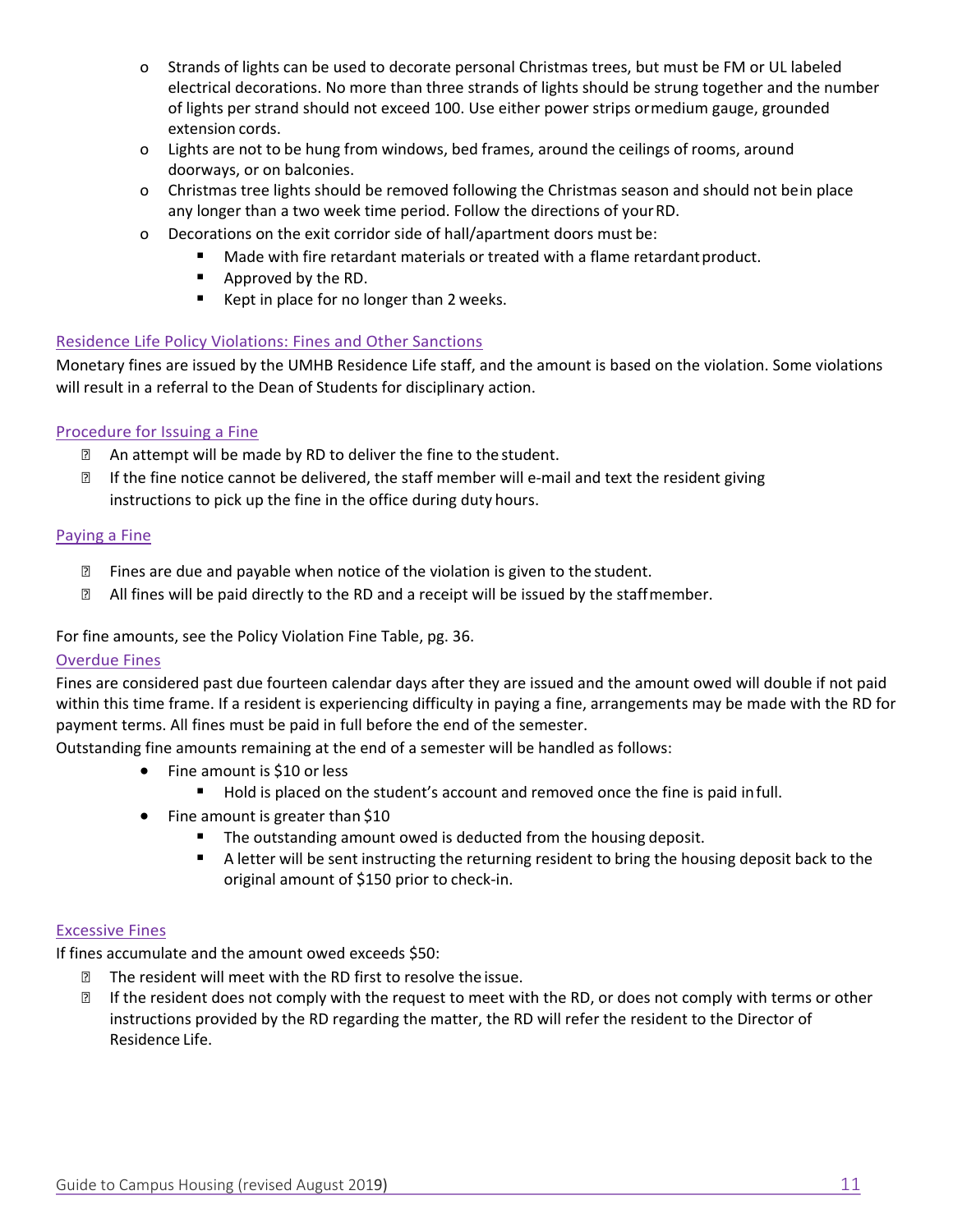#### Disputing a Fine

If a resident disagrees with a fine as issued, they must contact the RD within 24 hours from the date the fine was issued.

#### Group Billings/Fines

When no one is willing to accept responsibility for conduct that has affected residential property, a decision may be made to charge the cost of cleaning or repairs to several individuals. This may include everyone within the apartment complex or residence hall, the occupants of a particular floor or wing, or everyone living within the house, room, or apartment where the damage occurred. Before a specific group is billed, there will be an opportunity for the responsible person(s) to identify themselves and take responsibility for their actions.

#### Inspections for Health, Safety, and Policy Enforcement Refer to **Student Handbook**

#### Removal of Students from Campus Housing

Conduct which results in disciplinary action or is considered unacceptable may also result in the removal of the resident from campus housing without a refund of rent or deposit paid. Residents who are suspended from campus housing must remove all personal belongings within a specified time frame and must follow standard check‐out procedures. In addition, all privileges in campus housing are forfeited for the duration of this suspension.

Some of the causes for removal of a resident from the campus housing system include, but are not limited to:

- **D** Unable to settle accounts in the Bursar's office.
- **Z** Student conduct which creates a risk of harm to other members of the university community
- **D** Dismissal from the University for any cause
- A display of conduct or behavior which is unacceptable in housing or in any other location

#### **Failure to vacate the assigned space upon receipt of notice from the Dean of Students will be documented and will be considered with other factors if the resident subsequently applies for readmission to campus housing.**

#### Offensive Odors

An offensive odor is any odor or aroma of such intensity that it becomes apparent and is offensive to others. Any odor can become offensive when it is too strong. Some examples are: heavy use of perfume or air freshening spray, cooking odors, excessive body odor, large amounts of trash, or large amounts of dirty laundry. Staff members will address offensive odors when complaints are received. Residents identified as being responsible for the offensive odor will be asked to eliminate the cause of the odor.

#### Animals on Campus

Fish are the only type of pet allowed and must be maintained in an aquarium. Only one aquarium per room/house/apartment is allowed. The maximum size of the aquarium is 10 gallons. Residents are expected to keep these aquariums neat and clean.

Other than fish or approved service or support animals, no other type of animal is allowed on campus, including all mammals, birds, rodents, reptiles, or insects. Students must seek approval prior to bringing a service or support animal to campus.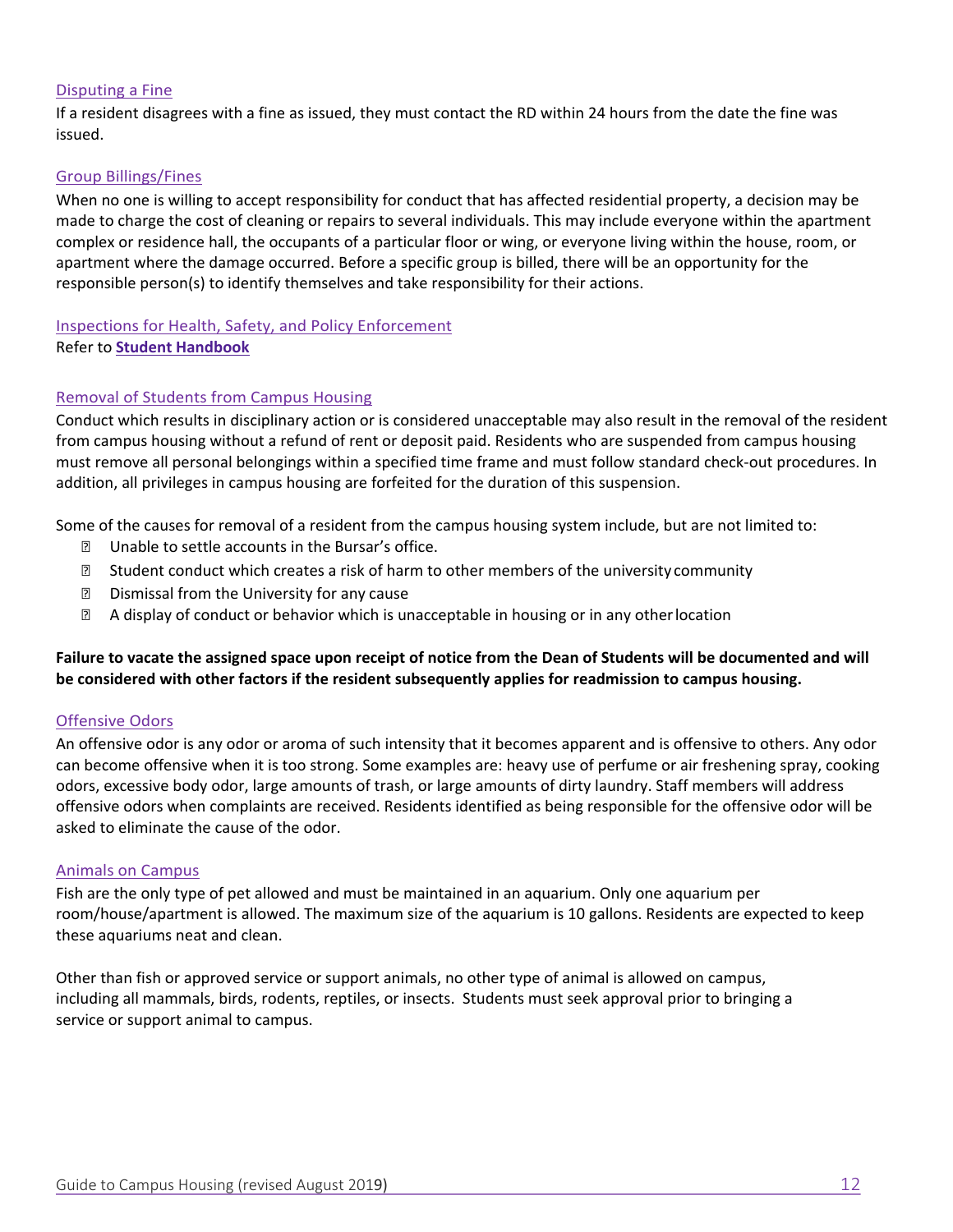If an unauthorized animal is found within campus housing, every attempt will be made to determine the identity of the owner and give notice to remove the animal immediately. If the identity of the owner cannot be determined or if there are repeated offenses by one individual, the RD can order the immediate removal of the animal. In some cases, the animal may be brought to the Residence Life Office until such time as it is claimed and removed by the owner or removed by Animal Control authorities. A fine may be assessed or disciplinary action may be taken. The Residence Life Office reserves the right to remove any pet at any time from campus housing without prior notice to the owner.

#### **Trash**

Dumpsters are provided for the removal of trash outside some traditional halls and in apartment complexes. Burt, Gettys, Johnson, Lord, McLane, Remschel, and Stribling are traditional residence halls that do not provide dumpsters. These buildings do have an allocated large receptacle for trash disposal in the building as well as a scheduled time for housekeeping staff to remove the trash each week. Campus house residents should place their trash on the curb on the evening before or day of scheduled pick up by the City of Belton. The following guidelines should be followed by all residents in regards to proper disposal of trash. Failure to follow these guidelines will result in a fine issued by the RD.

- Each resident is responsible for disposal of his/her personal trash. Trash is not to be placed outside the room or apartment for pick-up unless the building has been set up for trash pickup. If that is the case, then trash can be placed outside the door on the morning of trash pickup.
- Common areas such as residence hall lobbies, apartment building common rooms, study rooms, computer labs, laundry rooms, and community baths will be cleaned by housekeeping staff. It is also the responsibility of each resident to help maintain these areas.
- Residents should not place trash from their room/apartment in the trash receptacles found in common areas.

#### Advertising, Solicitation, and Posting

Solicitation is strictly prohibited. Residents should report all solicitors to their RD. Campus organizations, or individuals desiring to post notices or place advertisements, must take those items to the Student Organizations Office for approval.

#### Meetings

 Residents are required to attend all mandatory community meetings. Meetings are primarily called to discuss, promote, and educate residents regarding events, community issues, and concerns. Residents who have schedule conflicts with a community meeting should inform the respective Residence Director a minimum of twenty‐four (24) hours in advance of the meeting to request an exemption.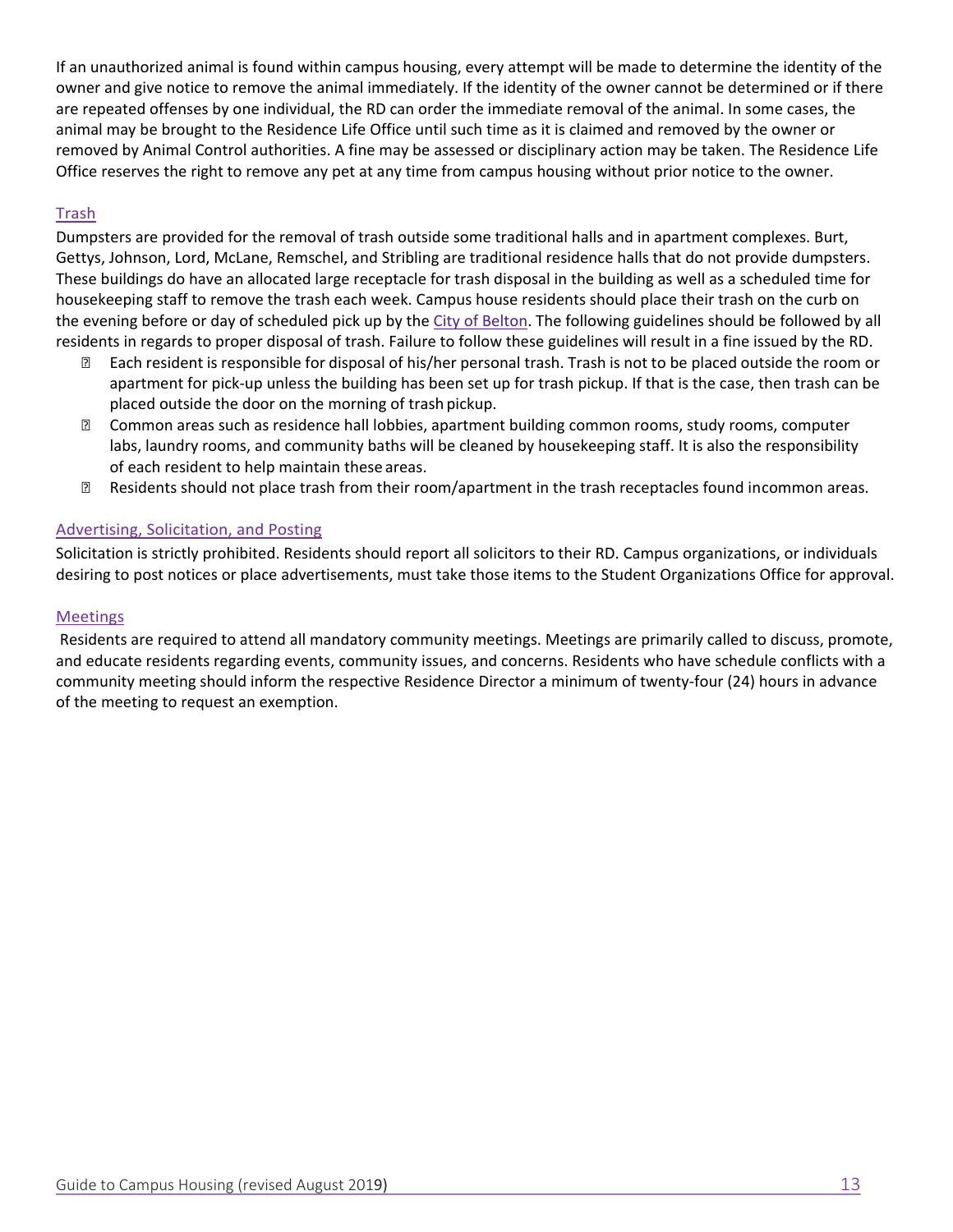#### Noise Policy

- Residents are required to remain courteous in noise levels 24-hours a day. It should be remembered that in a community living environment, the right to participate in or enjoy a particular activity ends when that activity infringes on the rights of others, particularly the right to sleep or study.
- A period known as "Quiet Hours" has been established in all living areas. The time period exist to ensure residents have the opportunity to exercise their primary rights to sleep and study. Each resident is responsible for knowing and respectfully observing these times .
- Noise, which is audible beyond the confines of one's room/apartment, is prohibited. Students are free to have radios, stereos, televisions, etc. in their rooms, but the amplification should be controlled so that neighbors both inside and outside of the building are not disturbed.
- Speakers must not face or be placed in windows or doorways. Failure to keep sound equipment at a reasonable level may result in loss of the privilege to maintain such equipment on campus.
- The Resident Assistant or Resident Director reserves the right to confront and address what they deem to be excessive, disruptive behavior that is disrespectful to others in the immediate outside vicinity of the living area (e.g., courtyards, sidewalks, entryways). Individuals and groups may be asked to leave the area.
- Residents are expected to respectfully address issues that are related to the violation of "24 Hour Courtesy" on a personal level. If this fails, residents should consult a residence life staff member.
- Students who desire to play musical instruments that may disturb other residents should seek locations outside of the residential areas to practice or use practice rooms available throughout the campus.
- Only non-amplified instruments, which do not disturb others, may be played in the residence halls or apartments.

#### **Courtesy Hours***:*

o The right to study and sleep supersedes the privilege to entertain oneself or others. A "24‐Hour Courtesy" Policy upholds the University's commitment to providing an environment where Students may experience academic success.

#### **Quiet Hours: (10:00 p.m. to 10:00 a.m.)**

- o Persons gathering in the lobbies must maintain reasonable volume and noise levels.
- $\circ$  Persons gathering outside an apartment building or in the parking lot areas should keep noise at a level which does not disturb residents in the apartments.

During final exam periods, an extended period of Quiet Hours will be observed.

For residents living in campus houses, the expectation is that they will be "good neighbors" since the location of the house is within a residential area. Maintaining reasonable noise levels 24 hours a day, including noise from an alarm system, is expected.

The following are sanctions that may be imposed when the noise policy is violated:

- First offense: verbal warning
- Second offense: fine for noise violation
- Third offense: loss of privileges or removal of item from living area (stereo, car alarm, etc.)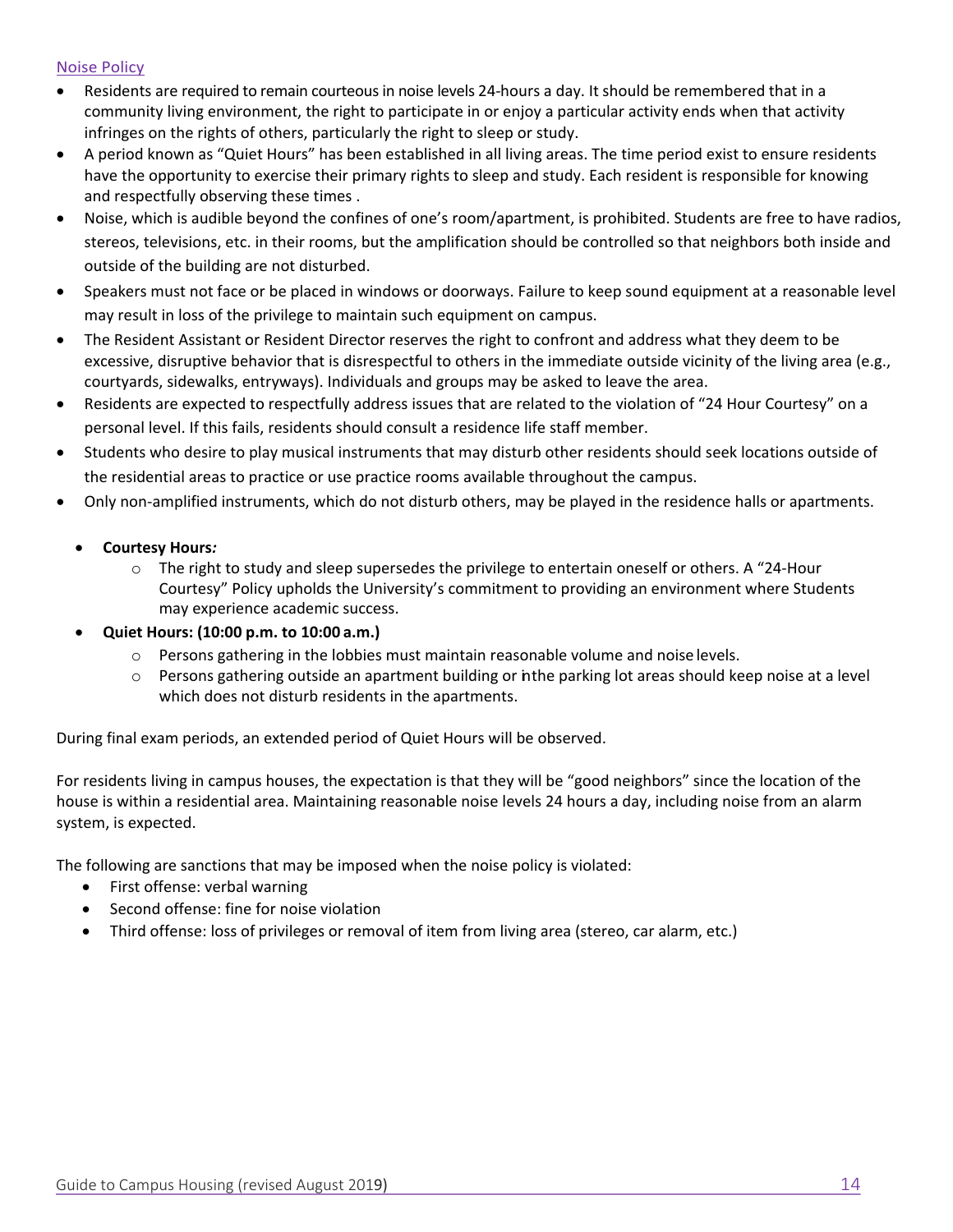#### Room Care

Room checks accomplish three objectives: reduction of wear and tear on the facility, control of pests, and facilitation of good roommate relationships. Residents are expected to maintain the assigned space in a reasonable manner, excluding normal wear and tear. Room care guidelines are as follows:

#### Facilities Check:

- Conducted once a month by RA staff.
- No set list of cleaning expectations. If extreme conditions are found in the space that can affect the facility, introduce pests, or place an undue burden on roommates, resident(s) will be asked to take corrective steps as instructed by the RD.
- RA will look for damages, safety issues, and maintenance needs. RA will inspect inside closets, refrigerators, microwaves, and kitchen and bathroom cabinets as well as other areas within the space.
- The reporting of damage and maintenance needs is the responsibility of the resident. If damage results from failure to report a problem, the resident can be charged for the damage

#### Room Check:

- Conducted once a month by RA staff.
- Basic cleaning expectations are listed below in the section titled "**Room Check Guidelines**".
- The RD may conduct an inspection without prior notice to ensure that room care standards are being upheld.
- Food Items are allowed in rooms and apartments but must be stored appropriately. Food should not be stored on window sills. Raw meat is not allowed in the refrigerator units in residence hall rooms.
- The display of personal items must be kept within the confines of the room.
- Decorating is permitted and should follow specific guidelines. A complete list of instructions on how to hang items on walls and the type of materials which can be used is found in the check‐in paperwork and also available by asking for a copy from the RD or RA. Damage caused by using inappropriate methods to hang items will result in a damage charge.

#### Room Check Guidelines

The following are the basics that must be addressed to comply with room check. Bathroom:

- Toilet is cleaned.
- Shower/tub is cleaned.
- Sink is cleaned.
- Vanity is wiped off.

Floors:

- Cleared of clothing and trash.
- Carpet is vacuumed.
- Tile floors are swept and mopped.

Trash:

- **Trash receptacle is not overflowing.**
- **Bags of trash are not sitting in room/hallway/or on porch or balcony areas.**
- No trash is lying on the floor or on top of the furniture.
- Burt, Gettys, Johnson, Lord, McLane, Remschel, and Stribling residents must use trashcan liners and trash cans provided by the university. Liners will be available from UMHB Housekeeping staff, and hall staff.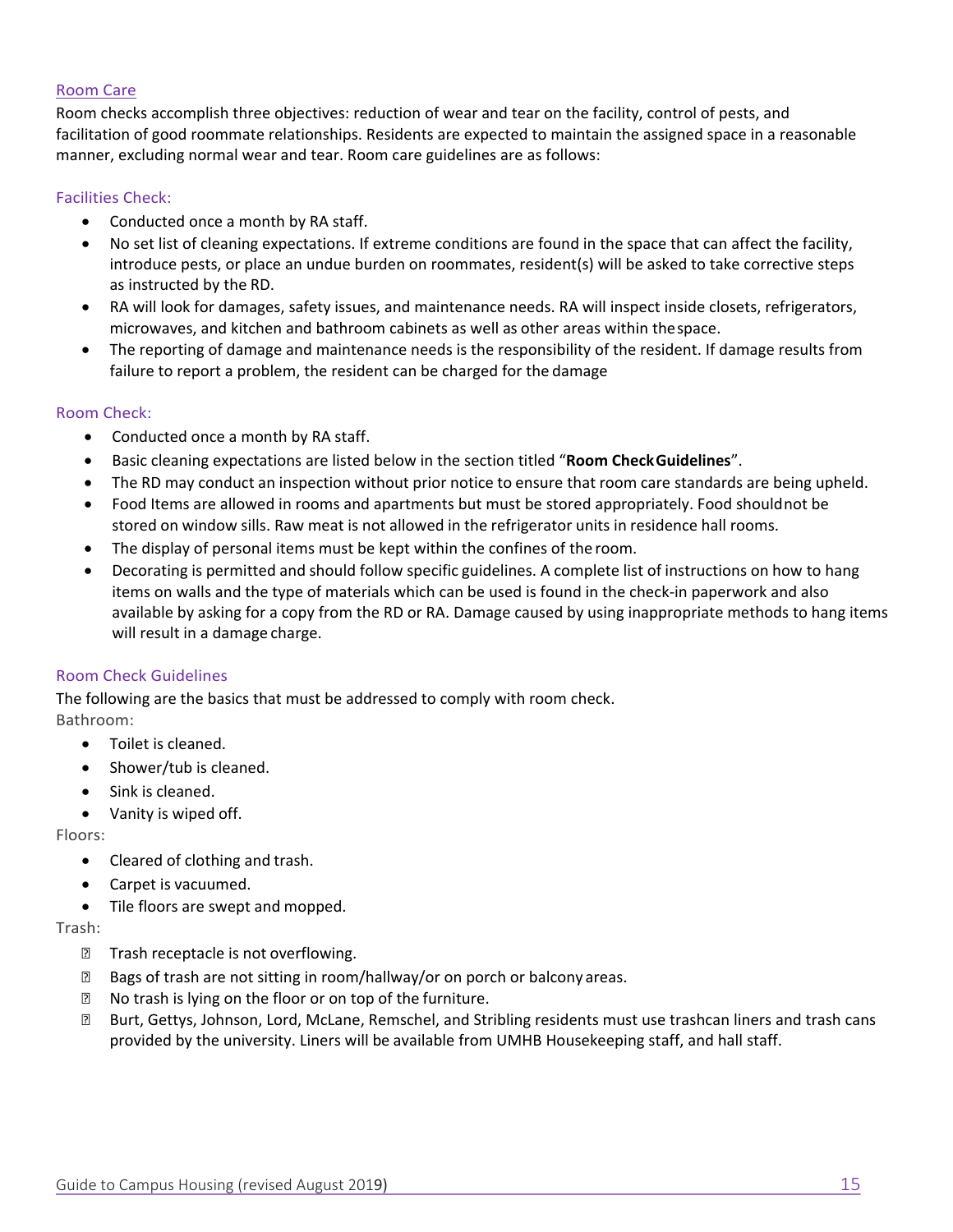#### Food:

**EXECUTE:** Food is properly disposed of and contained.

Appliances:

- Refrigerator is wiped out.
- **Microwave is wiped out.**
- **Eld** Stove is cleaned.

Kitchens:

- **P** Countertops are wiped off.
- **P** Dishes are washed.

Violations and Fines:

- Facility and Room checks are on a pass/fail system of grading.
	- o Students will receive a second attempt after first failed inspection.
		- o A second failed inspection may result in a \$25.00 fine.
- **If there was no attempt in initial inspection, or room is in very poor condition:** 
	- o The RD may issue a "No Attempt" fine which will be an automatic \$25.00 fine.
	- o Resident will be given 24 hours to clean the room for re‐inspection by the RD.
	- o If the room is still not clean, a referral will be made to the Director of Residence Life.

#### Yard/Outdoor Areas

Residents in apartments and campus houses are expected to maintain the stairwells, front porches/balconies, and yards using the following guidelines:

- $\mathbb D$  Trash is kept picked up and disposed of properly.
- Beautification items that are appropriate such as bird feeders, hanging baskets, potted plants, and wind chimes are permitted.
- Outdoor furniture stacked on the front or back porch should not obstruct doorways or egress.
- $\Box$  Personal property should not be left unattended or at any time block the apartment complex sidewalks. Ample room should be left to walk and to enter/exit the apartment. Property left unattended may be considered abandoned.

#### Window Screens

For security purposes and to avoid damage to the screen, window screens should be kept locked at all times. If a screen is found open, the resident of the room will be asked to close and lock the screen. Failure to comply will result in a fine. If screens are used improperly and are damaged, a damage charge will be assessed to one or more residents of the space. If a screen in a room does not latch, the resident should report this on the maintenance log or to a staff member.

#### Temperature Control

Thermostats in apartments and houses will have pre‐set temperature ranges that should allow for comfortable conditions in all seasons. Thermostat settings cannot be changed and any damage to a thermostat will result in a charge up to \$100.00 to the residents of that space. Doors and windows should remain closed any time the heating or cooling system is being used.

#### Babysitting

Residents are not permitted to perform babysitting services in residential buildings. Guests under the age of 12 years old are prohibited without special permission by the RD.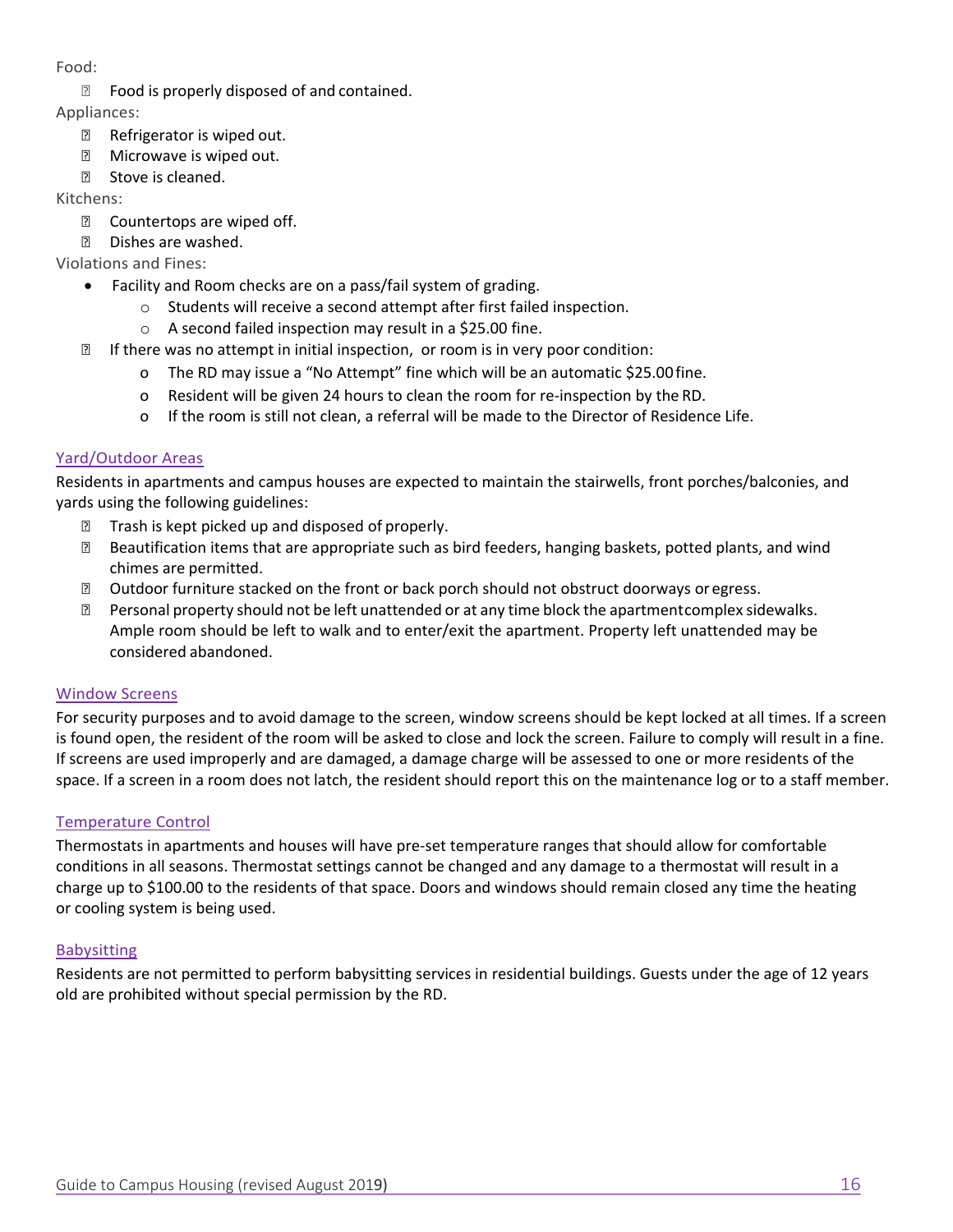#### Visitors and Guests:

#### Definitions:

A VISITOR is a person who is of the opposite sex to the residents assigned to that campus living space (room, apartment, or house).

A GUEST is a person who is of the same sex as the residents assigned to that living space (room, apartment, or house).

#### **University employees who are in residential spaces for the purpose of fulfilling job responsibilities are not considered visitors or guests.**

COHABITATION is defined as occupation of a campus housing space by a student or non‐student, unless expressly assigned to that housing by the Dean of Students or his designee.

#### General Rules Applicable to Both Visitors and Guests:

- 1. Visitors and guests are only allowed in campus housing
	- A. with the expressed consent of the resident, and
	- B. in accordance with all university policies and rules.
- **2.** Residents are responsible for the behavior and conduct of any visitors or guests. Residents are to inform visitors and guests of policies and student code of conduct as outlined in this **Guide** and the **Student Handbook.**
- 3. Residents will be held responsible and will be subject to disciplinary action for any violation of policy by visitors or guests.
- 4. Visitors and guests are expected to comply with UMHB's alcohol and drug policy which also prohibits being on the campus while intoxicated or impaired by alcohol or drugs. Residents will be held responsible for anyone bringing alcohol or drugs into their room, apartment, or house, or for a visitor who reasonably appears to be intoxicated or impaired by alcohol or drugs.
- 5. Sexual misconduct is defined in the **Student Handbook**. All students, including students who reside in campus housing, and their visitors and guests must comply with this policy.
- 6. Cohabitation is not allowed in campus housing facilities. Residents may not allow or invite someone not assigned to campus housing to occupy their assigned space. A resident who allows an unassigned person to occupy his/her space can be subject to disciplinary action which may also include removal of housing privileges.
- 7. A roommate should not be asked to vacate the room because of visitors or guests. Visitation and guest situations should be discussed between roommates so everyone has a clear understanding of preferences, expectations, and need for privacy.
- 8. RDs and RAs will monitor for policy compliance (including but not limited to policies regarding visitors and guests) and may need to enter a room, apartment, or house. If a staff member or RA needs entry, he/she will knock and announce themselves. Residents must open the door and allow the staff member or RA to enter. If the resident does not respond, the RD may initiate entry. Failure to respond to the request of a staff member to enter will constitute a violation of university policy. Residents and visitors are expected to be courteous to the RA and RD as they perform their duties.
- 9. The university reserves the right to immediately remove any visitor or guest from campus premises and/or to require that the visitor or guest shorten their visit, whether or not the typical length of visitation or overnight stays has been reached.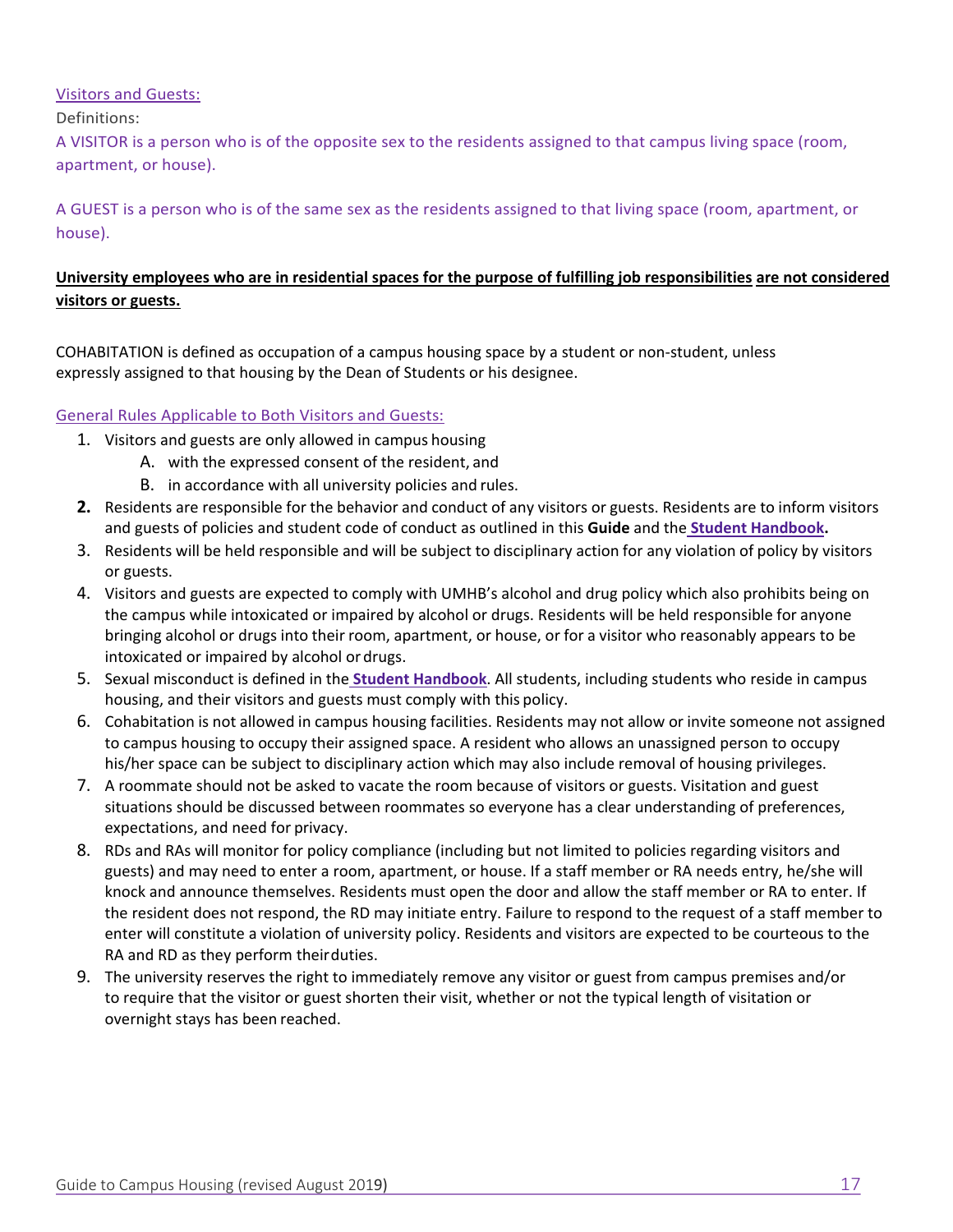#### Guest‐Specific Policy

Residents of the halls, apartments, and campus houses are allowed to have guests on a daily basis.

The rights of the roommate should be a high priority with regard to guests, whether short term or overnight. The roommate should not be compelled to leave in order to accommodate a guest, nor should he/she be placed in a situation that may cause embarrassment or inconvenience. Conversely, the university requests that roommates be reasonable and fair in accommodating the appropriate presence of guests and making any concerns about guests known immediately to the RD or RA.

#### Guidelines:

- All overnight guests **MUST BE REGISTERED** when staying at any time, including summer housing terms.
	- $\circ$  An overnight guest may not stay more than two consecutive nights and cannot stay more than two nights in any week. Guests may not stay more than 6 nights total per semester.
	- $\circ$  Overnight guests are not allowed to stay before the first day of class, finals week, or after the last class day of each semester.
- Guests under the age of 12 years old are not allowed to stay with residents unless special permission is gained from the RD.

*NOTE: Occupancy for special programs or gatherings should not exceed twenty‐five (25) in Independence Village, Farris four person units, and in campus houses. The limits for, Independence Village two person units, Farris two and three person units, and College View units is fifteen (15).* 

#### Visitation

#### Visitation Dates and Hours:

- Apartments & houses:  $12:00$  p.m. to  $12:00$  a.m.  $-7$  days a week
- Residence Halls: 7pm 10pm. Tuesday and Thursday

#### Visitation Policy:

- Each living area has visitation privileges for its residents that enable Students to interact with one another for academic or social purposes.
- Visitation privilege permits guests of the opposite sex in one's room or apartment during specified times.
- Visitation and guest privileges may be revoked at any time to any and all parts of a living area.
- Resident Directors reserve the right to terminate an open-night visitation in apartments or residence halls due to excessive, disruptive behavior, disrespect for others, or any other circumstance deemed a hindrance.
- Main lounges in residence halls and community rooms are open to give Students a common area in which to interact

Listed below are the parameter for visitation in each of the living areas:

- Traditional Undergraduate Freshman Living Areas:
	- o During each semester (as defined in the Student Handbook), visitation dates and hours for Freshmen living areas are determined by the Residence Life staff.
	- o Visitors of the opposite sex are permitted in Freshmen living areas only during visitation hours.
	- $\circ$  Rooms must be well lit; a minimum of one (1) permanent light fixture must be on while visitors are present.
	- o Members of the opposite sex may not use hall bathrooms. Public bathrooms are located in the lobby or in an adjacent building.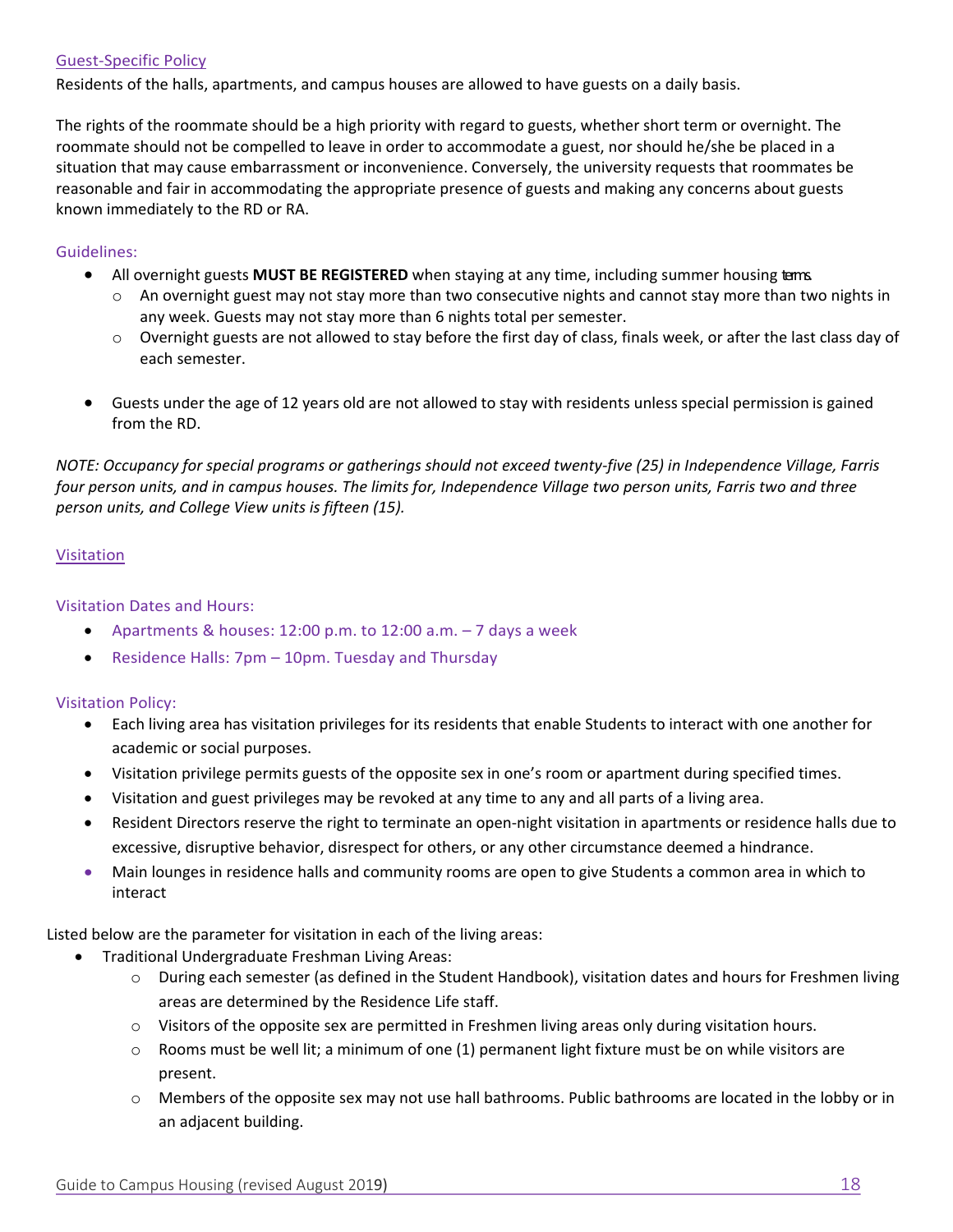- o Students entering and exiting bathrooms and public areas (i.e. hallways, lounges) in the hallway should dressed appropriately during open hall hours.
- o Visitors will be allowed to sit on the bed with consent of the resident. Laying on the bed is prohibited. Beall hall residents are not allowed to have visitors in their bedrooms.
- $\circ$  Students are expected to conduct themselves in an appropriate manner during open halls.
- Upperclassmen Student Living Areas (Apartments)
	- o Throughout each semester (as defined in the Student Handbook), Students who reside in apartments may entertain visitors of the opposite sex, providing all occupants of the respective living apartment agree that visitation is permissible.
	- $\circ$  Visitation hours of individual apartments may be modified by the respective residents, providing the hours do not exceed the times indicated above. It is the responsibility of residents to abide by and monitor modified hours.
	- $\circ$  Visitors of the opposite sex must remain in the living room/kitchen area at all times.
	- o When visitors of the opposite sex are present, the view into the apartment must remain unobstructed.
	- o Window blinds and coverings should remain open allowing a clear view into the apartment. Areas in which visitation is taking place must be well lit.

#### Visitation Procedures for Traditional Undergraduate Freshman Living Areas

- A desk sign‐in and sign‐out procedure is required for visitors and resident host.
	- o The resident host and visitors must sign-in and out and both must leave an ID with the RA onduty.
	- o When the visitor leaves, the resident host must escort him/her back to the registration desk to sign‐ out and collect IDs.
	- o If the resident host leaves during visitation hours, the visitor must either transfer to a new resident host or leave the building.
	- o Anytime a change in resident host occurs, the new resident host must sign‐in and leave an ID. This includes a change to the roommate as resident host or if the visitor wants to move to another room in the building. The sign‐out procedure must be followed with the first resident host and sign‐in must occur with the new resident host. Visitors found in an area other than the resident host's room will be escorted from the building.
- Visitors must be escorted in and out of the building at all times by the resident host.

#### Visitation Policy Violations for Halls, Apartments, and Houses

In cases of minor visitation violations (as defined by the Dean of Students), a behavioral warning may be issued by the RD or other actions may be taken based on the violation. Continual violation of the visitation policy will result in further judicial action.

Code of Conduct information can be found in the **Student Handbook**.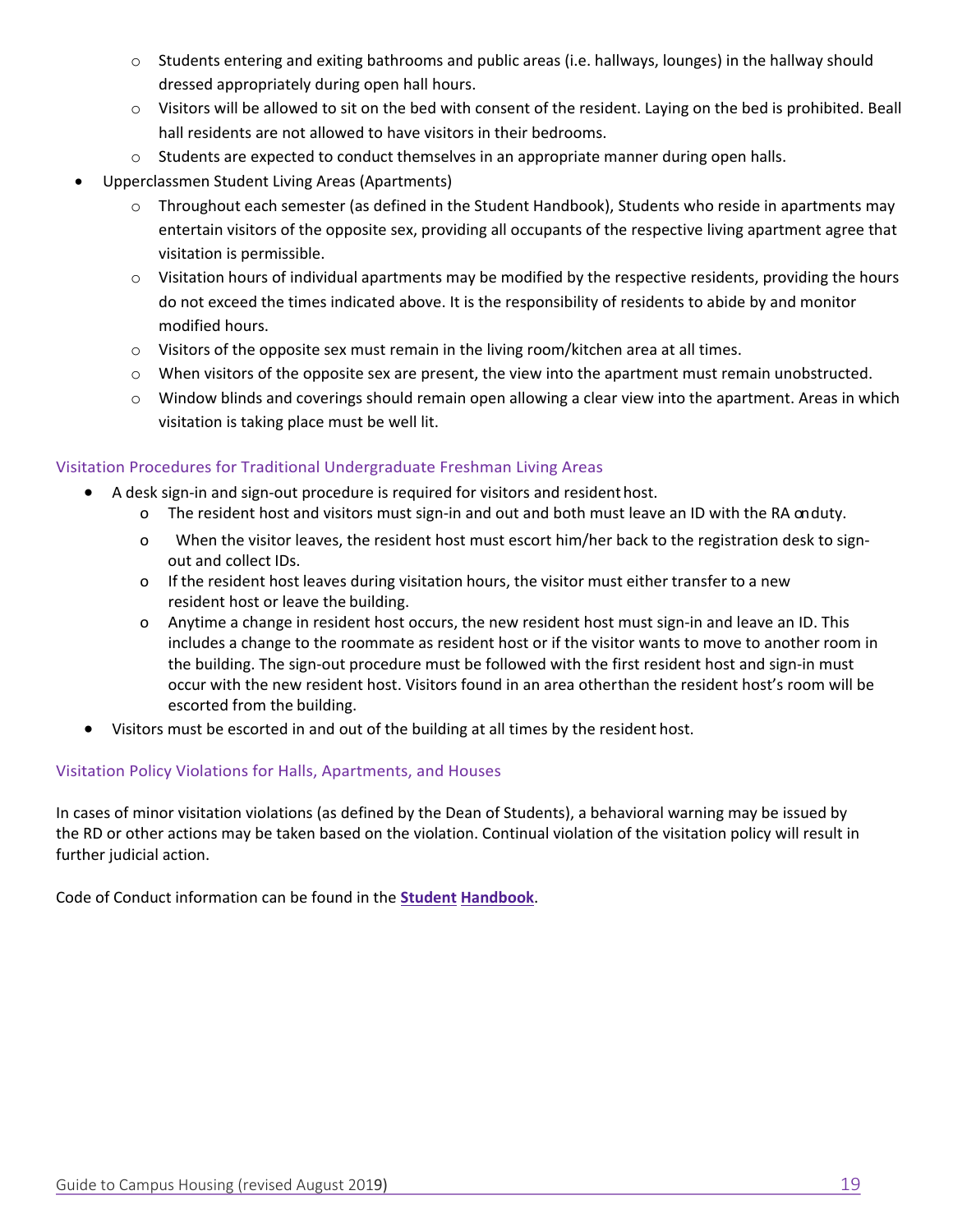# **Housing Information**

#### Housing Selection Process

The Housing Selection Process is conducted each semester so that residents currently living on campus may select a desired space for the following semester. The selection process is conducted for fall and spring assignments only. Summer reservations must be made separately and a summer housing application is available through the myHousing portal. Information about the process can be found by going to Housing Selection Process . Information is also distributed to residents prior to the process by building staff.

#### Campus House Assignments

Students wishing to live in a campus house must fill out an application available on the Residence Life web page. Information about applying and selection criteria is also found on the web page. House assignments are based on various factors, including, but not limited to: GPA, composition of living group, classification, and standing with the university.

#### Consolidation

Vacated, or open spaces, will be made available for use by the Residence Life Office and residents may be consolidated. If rooms are in short supply, the university reserves the right to assign double and triple occupancy (whenever practical) in all residential areas.

#### Off Campus Students

The only people allowed to participate in the Housing Selection Process are residents who are currently living on campus. Off campus students must submit a housing application and a housing deposit and will be assigned along with other new applicants at the end of each semester.

#### New Transfer Students

- The transfer student who is younger than 21 and has never lived on a college campus, or has been a resident somewhere for one semester but is still classified as a freshman, is still going through the first year experience and can be placed in a traditional residence hall.
- The transfer student who is older than 21, or has lived more than one semester on another college campus, or is transferring in hours that rank him/her as a sophomore or above, will be placed in upper‐ class housing.
- Exceptions may be made by the Residence Life Office in cases of housing overflow.

#### Wait List

Residents will have access to a wait list on the myHousing portal during the selection process and can list their preferred building and/or roommate if unable to select a desired space.

#### Assignment E‐Mail

Following the selection process, each returning resident will receive an assignment e-mail. If information is incorrect, the resident must contact the Residence Life Office to make corrections. Each resident will also be required to sign an occupancy license which will be part of the on‐line process. The Residence Life Office may still need to make changes to floor plans in special situations, but the resident involved in any change or consolidation will be notified.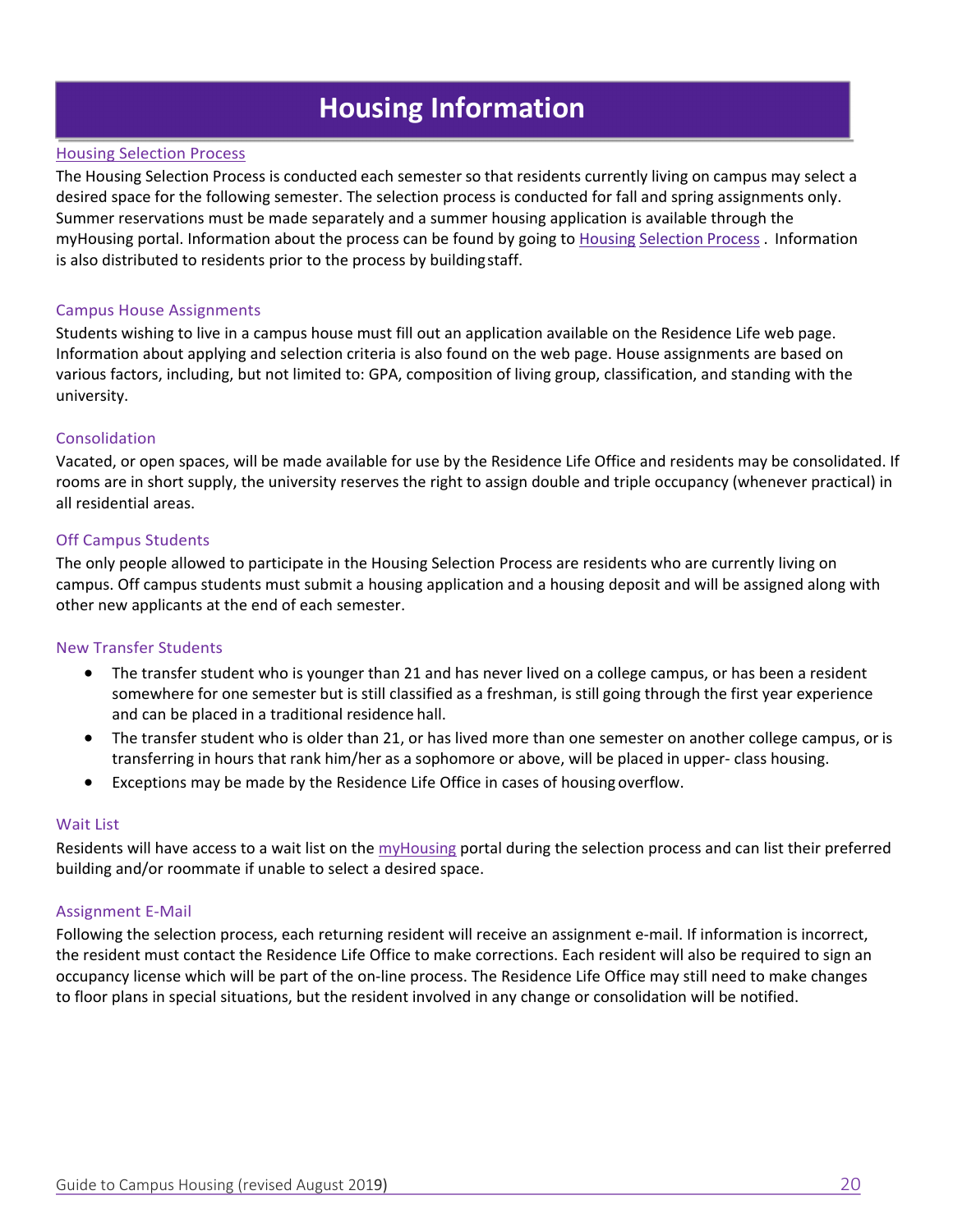#### Occupancy License

All new applicants and returning residents must sign a nine‐month occupancy license for any campus housing space. Students entering campus housing for the spring semester will sign a license for that semester only. The occupancy license is a part of the housing application and selection process.

#### Room Changes

#### Resident Initiated Changes

After housing reservations open in the fall and spring, residents may agree to exchange room assignments or "swap" spaces, provided the change is properly coordinated through the RD and/or through the Residence Life Office. Residents must be fully eligible for the space they are swapping into (example: campus houses or apartments), and changes that result in a difference in room cost will be billed at the new rate for the space.

The following are guidelines for a change:

#### Moving Within a Living Area

- $\circ$  If a resident is moving within his/her own hall or complex, he/she must receive permission to make the move from the RD. No resident is authorized to move until approval from the RD has been received. The Residence Life Office reserves the right to deny change requests.
- o Resident initiated changes to exchange or "swap" space with other residents within the same hall or apartment building requires the consent of all the parties involved. The individuals wishing to relocate must work out the details of the move with anyone who would be affected. It is not up to the RD or RA to make arrangements for these kinds of moves, however, the swap or change of space must be approved by the Residence Life Office. The residents who are seeking a swap must notify the Residence Life Office.

#### Residence Life Office Initiated Changes

- $\circ$  The Residence Life Office reserves the right to make administrative room changes if a changeis deemed necessary due to existing circumstances. The Residence Life Office will also fill vacancies as they occur by assigning space. Residents may be able to opt for a "buy‐out" of vacant space in their room or unit (see "Buy‐Out Policy", pg. 23). If a resident has not chosen this option or if it is not available, then he/she is required to accept a new roommate as assigned by the Residence Life Office. Refusing to accept a roommate, attempting to dissuade/discourage roommates from moving in, or impeding the ability of the Residence Life Office to affect an assignment into a vacant space, is a violation of policy that can lead to termination of housing without release from the financial obligation of the occupancy license.
- $\circ$  Residents must insure that the space and furnishings allocated to a new resident are in a condition ready for occupancy prior to the arrival of the new resident. If the university has to clear the space for a new occupant, the current resident may be assessed cleaning and moving charges and the university will not be responsible for damage or loss.

#### Room Charges

Charges may differ from one type of space to another. Room and board charges cover a period of one semester.

#### Freshman Living Areas/Traditional Residence Halls

A resident may not occupy his/her assigned space until the official opening date for campus housing. The period of occupancy includes traditional school holidays, during which the school dining hall is open. Long holidays, such as Thanksgiving, Christmas, and spring break, are excluded from the occupancy contract. The dining hall is closed during such periods. The university reserves the right to use residence hall facilities during periods of non‐student occupancy for conferences or conventions.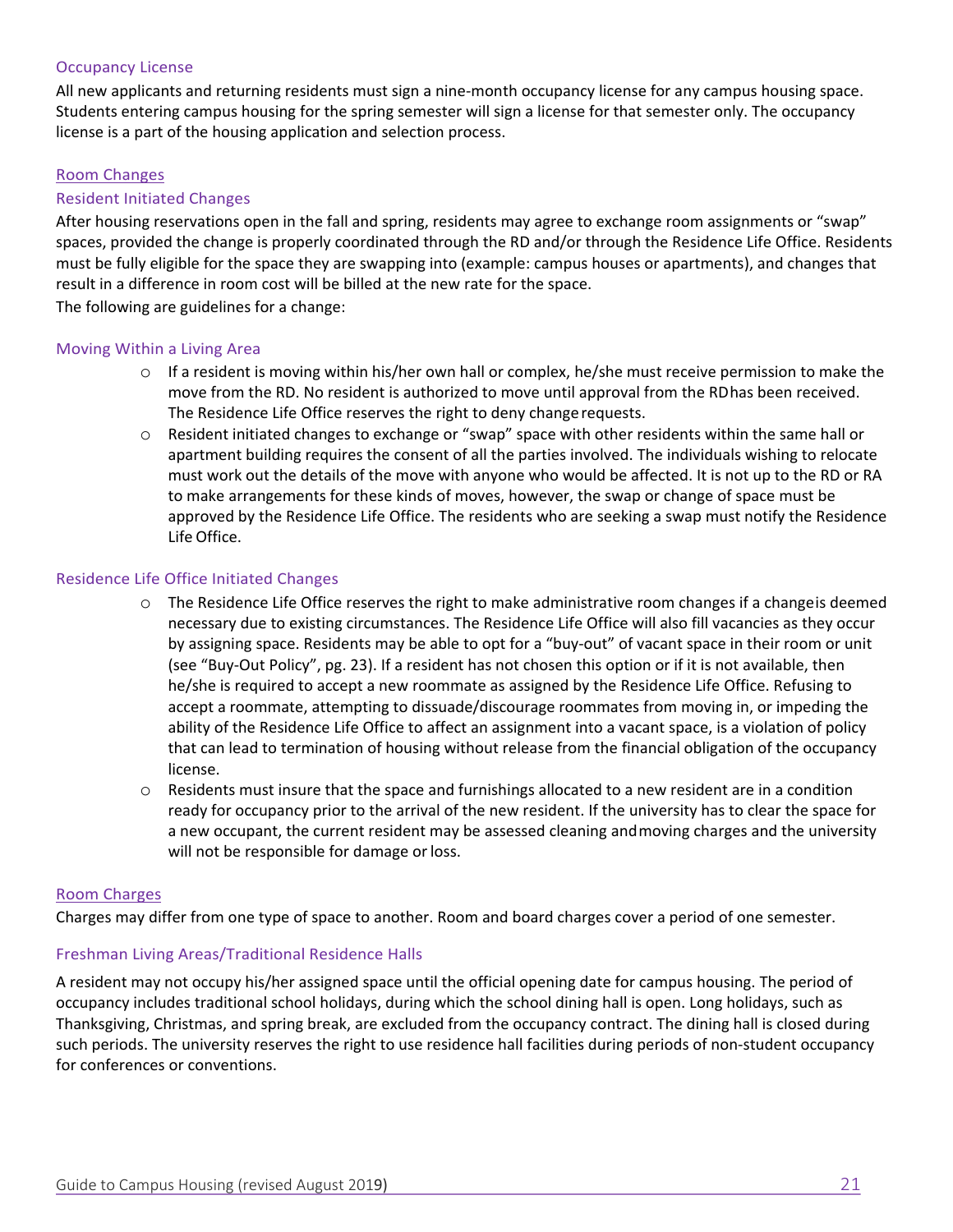#### Upper Classmen Living Areas/Apartments and Campus Houses

- Rental rates are based upon occupancy during the academic semester. A student may not occupy the assigned apartment or house until the official opening date for campus housing. The period of occupancy includes ordinary school holidays, including the Christmas break and spring break.
- The rental period for the fall and spring ends on the date housing officially closes for each semester (noted on the university calendar). Grace periods can be given so that students can move furniture and belongings. These grace periods are to be determined by the Residence Life Office.

#### Buy‐Out Policy

If a space exists within a residence hall room and the Residence Life Office does not anticipate assigning a new roommate, the resident occupying the room may choose one of the following options:

- Continue to live in the room without paying any additional fee. The Residence Life Office can use the unoccupied space for assignment at any time without prior notice.
- Move into another vacant space authorized by the Residence Life Office.
- Pay a "buy-out" rate for the vacant space in the room. This option is not available when housing demand is high.
- The current buy-out rate is an additional \$300 per semester. Buy-outs would be done on a semester- bysemester basis and the option would only be available if there is sufficient space.

#### Buy‐Out for Apartments and Campus Houses

Apartment space is normally at a premium and an opportunity for a buy‐out is very limited and more expensive than buying-out a residence hall space. Buy-outs in apartments may be permitted if housing demand is not high and there is no one on the waiting list. A resident interested in a buy‐out for an apartment must make a request to the Residence Life Office and a decision will be made on the availability of the buy-out option. An apartment buy-out has to take into account the cost of running an apartment with a single individual as resident. The cost for an apartment buy-out will be determined by the Residence Life Office.

Buy‐outs for campus houses is not permitted.

#### Cancellations, Withdrawals and Refunds

All cancellations must be made in writing directly to the Residence Life Office. Refund of rent will not be given if a resident cancels, withdraws, or vacates for any reason after the first day of class of either semester. Students who have submitted a housing application or participated in the housing selection process and have signed an occupancy license, will be held financially liable for the payment of rents owed as outlined in the occupancy license. Students enrolled and living off campus must meet criteria for living off campus or have permission to do so (see Residence Living Exceptions in the Student Handbook, pg. 29).

#### Room Deposit Refunds for New Applicants

If a prospective student chooses not to enroll, the \$150.00 room deposit portion of the enrollment deposit can be refunded. Deposit refunds will be made according to the following schedule:

- **requests received by May 1st will be given a full refund;**
- **May 1–June 1, 50% refund;**
- **after June 1, entire deposit is forfeited**.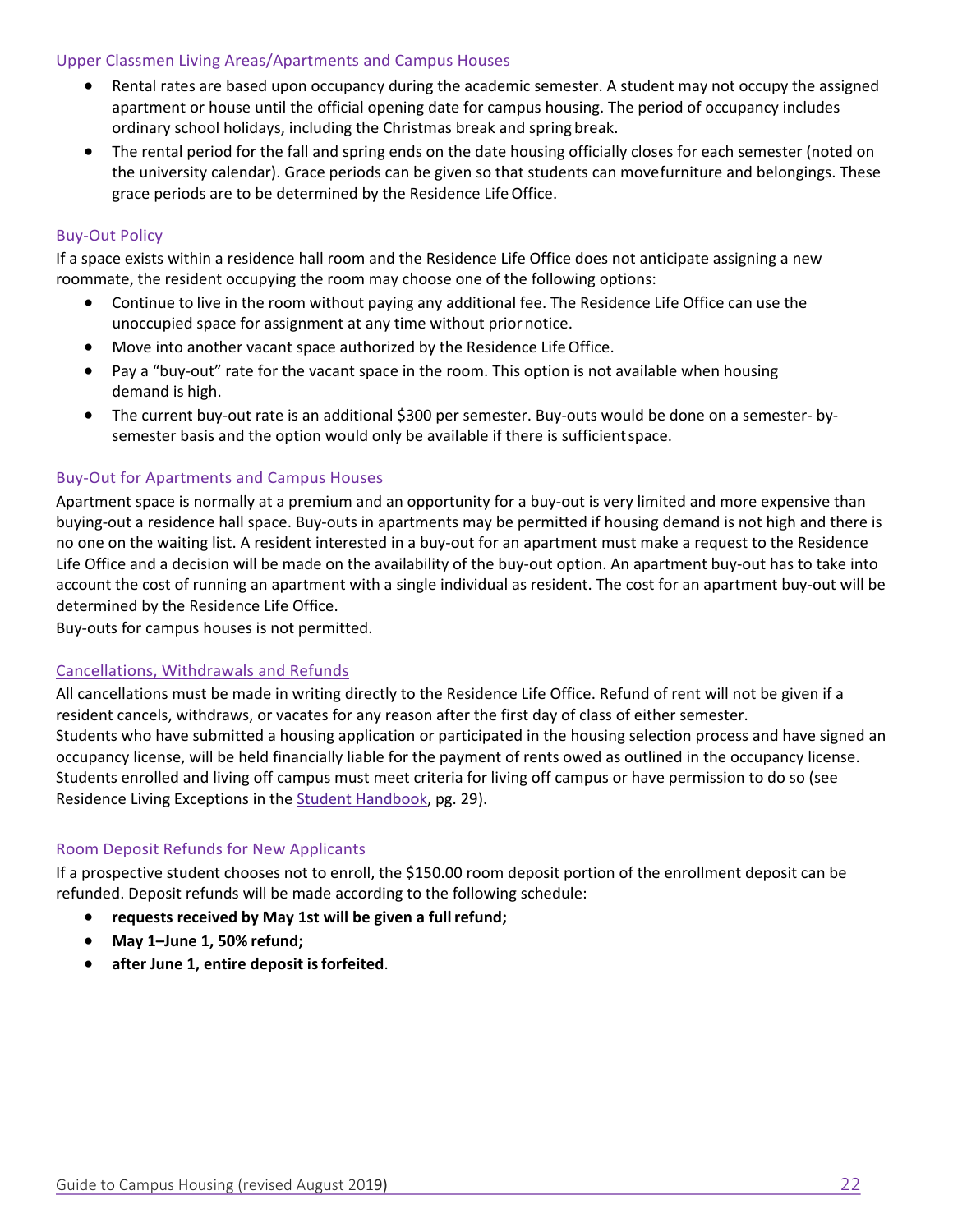#### Room Deposit Refunds for Returning Residents

Returning residents must apply for their deposit prior to June 1 in order to receive a refund. **After June 1, the entire \$150.00 deposit will be forfeited.** Residents who do not return for a subsequent semester may either leave the deposit on account or request a refund by completing the refund form available in the Student Development Office.

Deadlines can be waived for room deposit refunds under the following conditions:

- The applicant is denied admission to the university.
- The applicant becomes physically incapacitated and is thereby prevented from enrolling.
- The applicant receives a call to be inducted into the U.S. Armed Forces.

#### Meal Plan Refunds

Meal Plan refunds are determined by the Bursar's Office. Refunds are made by check only and are made within approximately 45 days from the date of the official withdrawal.

#### Blocked Rooms

Certain rooms within residence halls or apartments may be blocked for a specific use by the Residence Life Office. An example are the spaces assigned to RAs. Any resident who is the roommate of an RA must understand that they are living in a blocked space. If the individual serving as an RA no longer holds that position, the resident who is his/her roommate will be expected to vacate that space for the new RA and his/her preferred roommate.

#### Check‐In and Check‐Out

An official move-in date for each semester is designated on the school calendar. The staff will be available on that day to assist residents with check-in procedures. If a resident is not able to move in on this date, he/she should report immediately to the RD upon arrival for assistance.

#### Room Inventory

At check‐in, each resident will be asked to review and sign within 72 hours, the inventory form for the assigned space. This process will serve to verify inventories of items in the space and to list any damaged or missing furnishings found during inspection by the resident. It should be noted that when a resident is assigned a space, he/she is "issued" the furniture and fixtures for his/her use and must assume responsibility for the care of the space and the contents. Prior to check‐in, the RD or RA will look for previous damage or loss of property. Documentation on the inventory form will insure that the responsible person is charged. The same procedure will be followed during check-out at which time, if damage or loss of property is noted, the cost of the item(s) in need of replacement/repair will be assessed. The determination of cost may be based on the Damage Costs Table (pg. 38), or the RD may obtain a cost estimate for items or damages. This figure will be furnished to the Residence Life Office and the resident will be billed for repairs or replacement of lost items.

#### Check‐Out Procedures

Anyone who fails to follow the proper procedures for check‐out will have a financial obligation. Costs for improper check‐in or check‐out starts at \$100 and will increase depending on the circumstances and condition of the unit. The applicable amounts can be found in the Fine and Cost Table (pg. 36). The RD will review the circumstances and, working with the Residence Life Office, assess any costs and fines. Those amounts will be deducted from the initial housing deposit or paid outright to the RD or Bursars Office. If the cost exceeds the amount available through the housing deposit, a hold will be placed on the resident's record. Anyone with a hold cannot receive a transcript or register for classes at UMHB until the hold is cleared.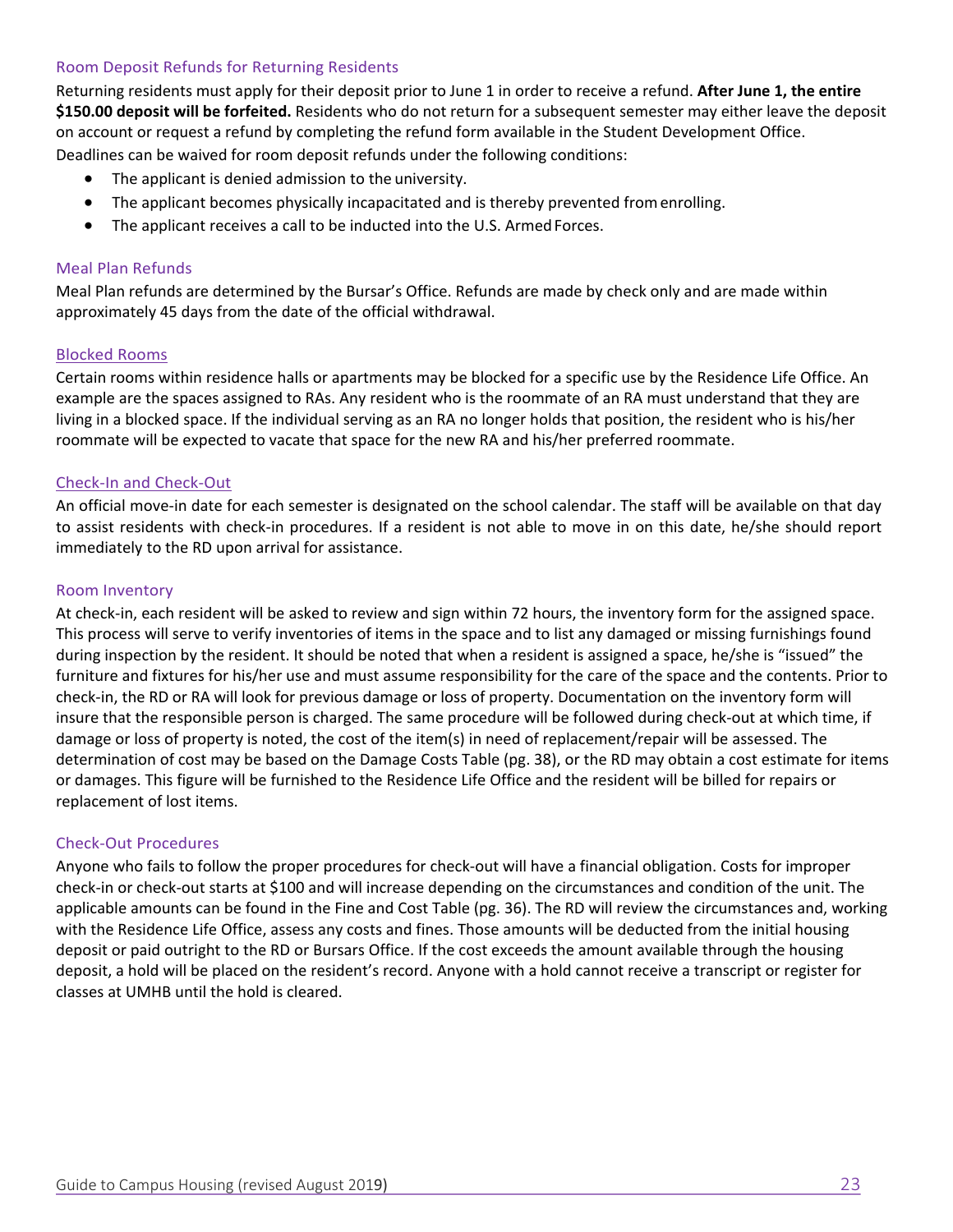Improper check-out will be defined by the RD, but can include one or more of the following:

- Failure to leave by the designated check‐out time unless the resident has gained an extension from the RD or Residence Life Office.
- Failure to clean the space as directed by the building staff and dispose of all trash.
- Failure to remove all possessions (this includes bicycles). The staff is not obligated to throw away trash or discarded items left by the resident and any item of value left behind will be considered abandoned property (See Abandoned Property Policy, pg. 25).
- Failure to turn in issued keys.

#### Fall Check‐Out

#### **Residents returning for the next semester who are making a change in housing should refer to the following:**

Making Moves from one location to another**:** 

- $\circ$  Contact the current resident still occupying the space and arrange a time for moving possessions.
- o Make the move during the week of finals or designated check‐in/out times.
- $\circ$  Box or pack belongings and place them in the apartment or room in such a way as to allow the current resident to continue living within the space and to have access to their own belongings and furniture.
- o New residents cannot take up occupancy until check‐in day.

*PLEASE NOTE: Residents who are coming into a space must remember that the current occupants are allowed to remain until the final day and time of check‐out. The belongings of the new occupant cannot create an obstacle for the current resident during the check‐out process. Anyone who does not comply with this can be given a fine or improper check‐out. All residents must make every effort to cooperate with one another in making these moves.* 

#### Abandoned Property Policy

At the end of each living period (fall and spring semesters and summer sessions) residents must clear their room of all personal property by the posted closing date as part of the check-out procedure. The Residence Life Office or Dean of Students may also specify other dates for removal of property as necessary for maintenance, construction, etc. Property which is left behind in any campus housing facility following the posted closing date will be considered abandoned by the resident and will be handled according to the following guidelines:

- It is the resident's responsibility to contact the RD and make arrangements to identify and claim any abandoned property. The university may, at its option, attempt to contact the resident who occupied the room in which the property was abandoned.
- The RD will box any property which, in the RD's sole opinion, appears to have value and create a specific inventory list. This information will be sent to the Residence Life Office. Any other property will be disposed of at the discretion of the Residence Life Office.
- Property which is boxed and inventoried will be stored and available to be claimed by the owner forat least 30 days. If stored property is claimed, the owner may be required to pay a reasonable storage fee.
- Property not claimed within this time will be disposed of at the discretion of the Residence Life Office.

#### Appliances and Furniture

Residential spaces are equipped with a standard set of furniture. Furniture, fixtures, and appliances are listed on room inventories and are expected to remain in the room, house, or apartment. A microwave and refrigerator are part of the furnishings in every residence hall room. A full-size refrigerator is standard in every apartment and house. Residents should not bring an additional refrigerator or a freezer unit into the space without permission from the Residence Life Office. Permission to bring in additional units is typically not allowed and would be based on factors such as medical necessity. If permission is given because of a medical need, the resident would be required to request an accommodation through the Counseling, Testing, and Health Services Office. Approved personal appliances are subject to inspection by residence life staff in accordance with room check guidelines.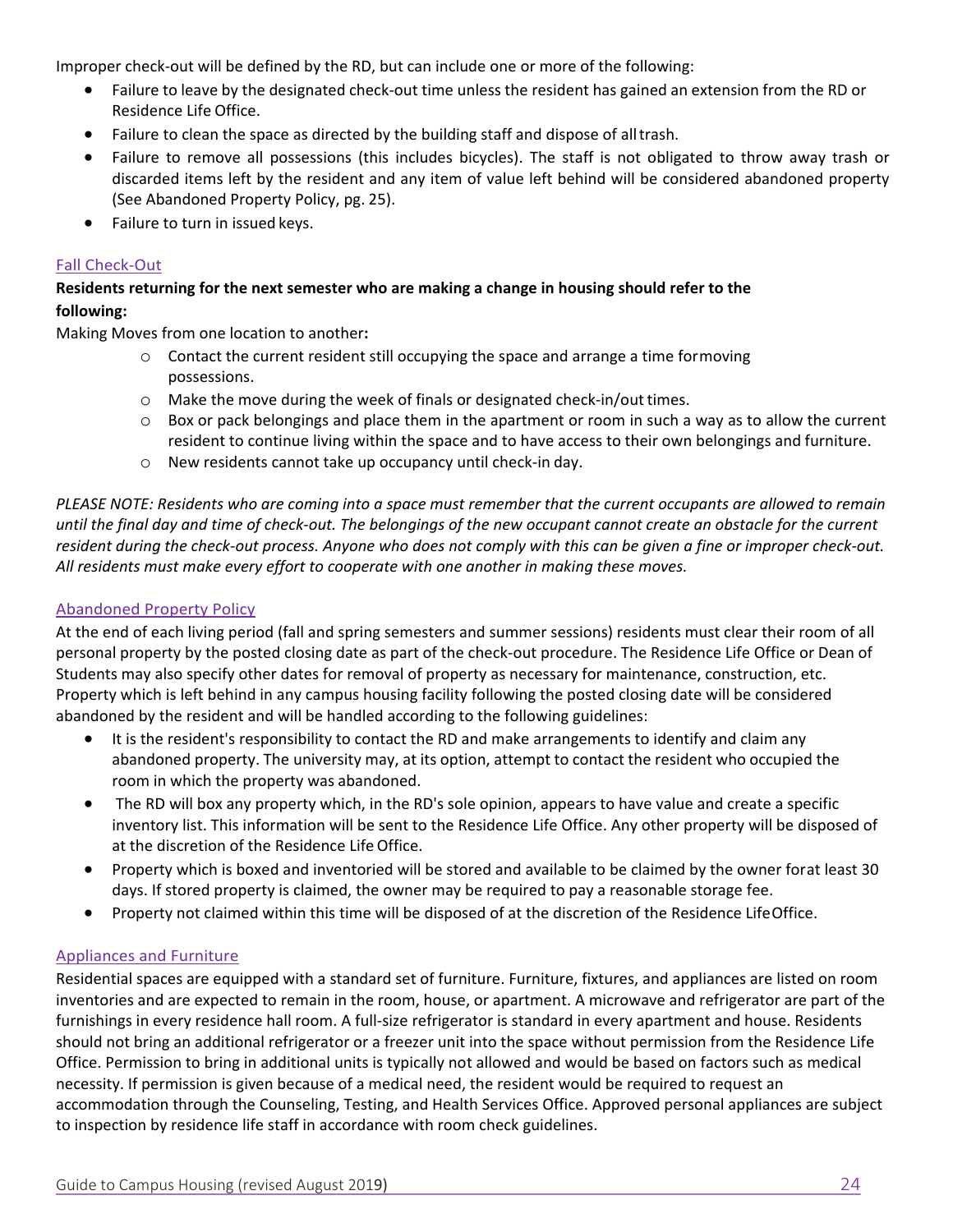Any personal appliance that has a heating element must have an automatic shut off. Personal appliances that are approved will include the following: blenders, coffee makers, tea kettles, bread makers, rice cookers, crock pots, toasters, and sandwich grills.

Microwave ovens and refrigerators should be kept clean and free of food spills in order to help inhibit the presence of pests. Microwaves, refrigerators, washers and dryers will be checked as part of room check.

#### **NOTE: Any appliance brought into the room should not exceed a voltage requirement of 1200 watts of electricity.**

#### *See the section in this Guide for more information about restrictions on appliances and furniture.*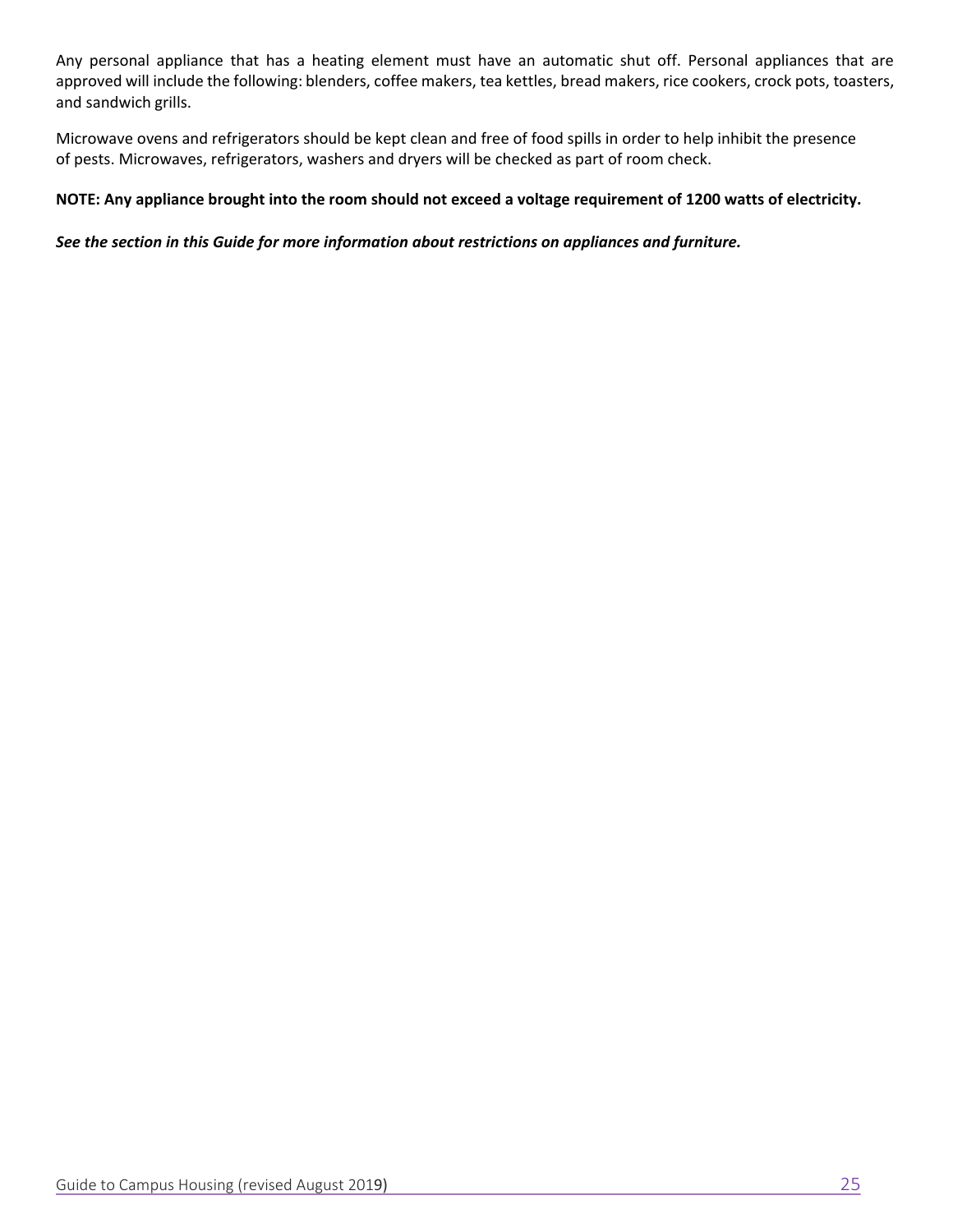# **Safety/Emergencies**

#### **UMHB Police Department**

The University of Mary Hardin‐Baylor Police Department provides all law enforcement, traffic enforcement, and security services for the university. Additional information regarding services provided by the department is available in the Student Handbook or atumhb.edu/police..

All victims of a crime or individuals, who have information regarding an emergency (criminal activity, fire, medical emergency) should immediately contact the UMHB Police Department by dialing 911 for an emergency and (254)295-5555 for non‐ emergencies.

#### Evacuations

If an evacuation order is issued for a residential building, residents in that building are asked to fully cooperate with emergency personnel and residence hall staff. Recommendations during an evacuation are as follows:

- Take keys, purses, wallets, coats, medications, and other essential personal items only if it is safe to do so.
- Do not use elevators.
- Close, but do not lock doors.
- Turn off all electronics if it is safe to do so.
- Evacuate in groups to ensure that all individuals are able to exit safely.
- Provide assistance for those with physical disabilities.
- Do not leave the evacuation assembly point without first notifying a member of the residence hall staff.
- If you are unable to evacuate or need assistance dial 911 or signal emergency responders Additional

information pertaining to assembly areas is available on line at **Emergency Assembly Points and Shelters**.

#### **Campus Police are the only officials authorized to issue the order to return to a building.**

#### Severe Weather

During severe weather alerts (watches and warnings), residents are encouraged to monitor changing weather conditions and are expected to take reasonable precautions. Windows should be closed during severe weather and each resident should have a flashlight available in case of power failure.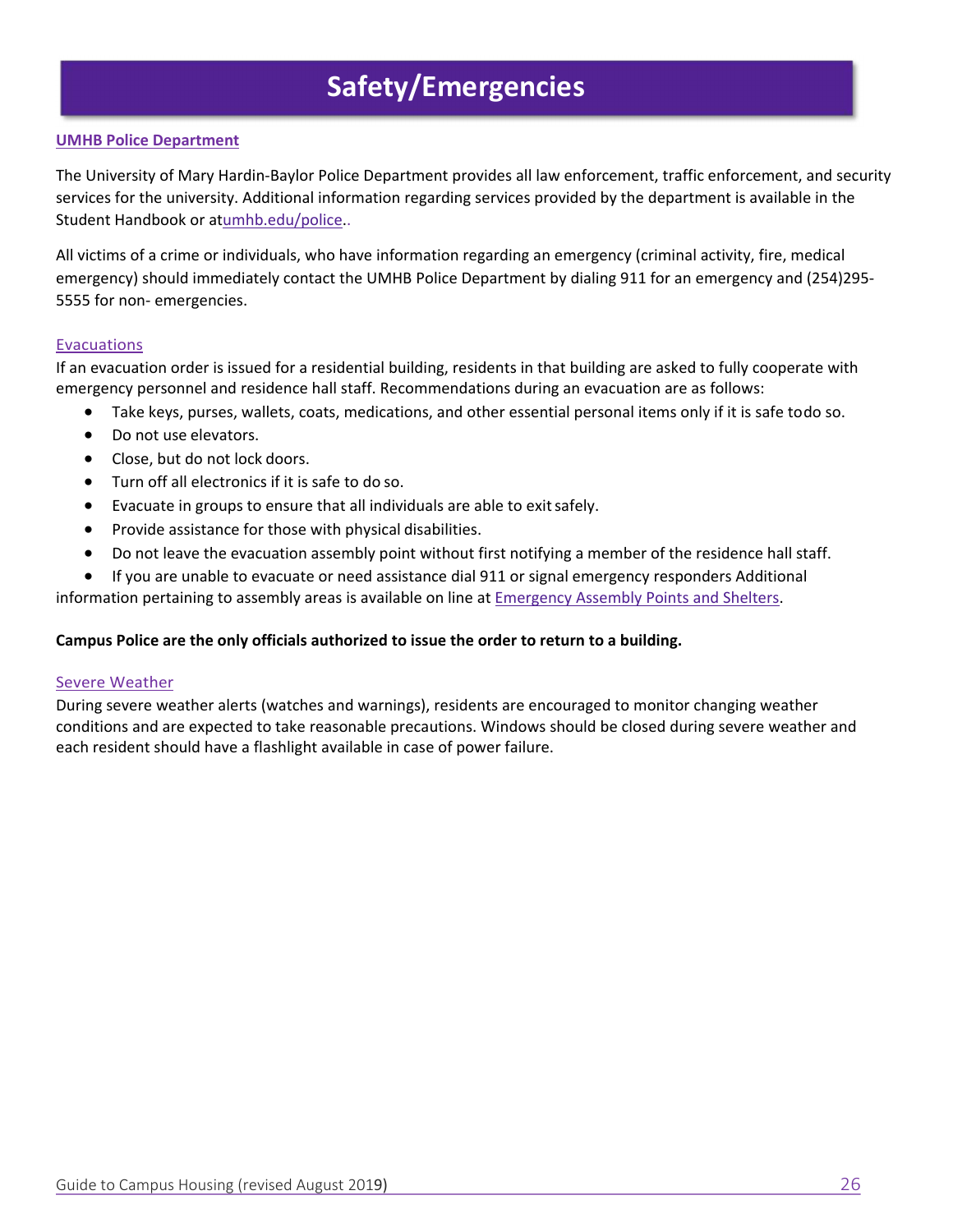#### Tornado Watch

- A tornado watch is issued when conditions are favorable for tornados.
- In the event of a tornado watch, normal activities can continue, but changing weather conditions should be monitored and preparations made to move to shelter with little or no advance warning.
- Maintain a higher degree of situational awareness.

#### Tornado Warning

- A tornado warning is issued when a tornado has been sighted nearby.
- When a tornado warning is issued, the university will activate the outdoor siren system.
- Move to the center of the lowest floor of the building. Avoid exterior walls, hallways, windows and doors. Listen to any instructions given. If outside, seek shelter immediately. If no shelter is available and the threat of danger is imminent, getting in the closest ditch, lying flat, and covering the head is the best option.

#### Shelter in Place

Upon activation of the outdoor siren system or upon receiving instructions to do so, individuals should immediately move indoors to a secure location. Once inside, all doors and windows should be closed and locked. It is the responsibility of each member of the UMHB community to identify potential shelter points on campus.

#### Fire Policies and Evacuation Procedures

#### Reporting a Fire

If signs of a fire are observed, such as smoke, flame, or smell, immediately dial 911.

If you observe signs of a past fire and you are not sure it has been reported contact the University Police Department by dialing 254‐295‐5555.

#### Fire Alarm Evacuation Procedures

When an alarm is activated, the warning should be heeded immediately and evacuation of the building begun. Use the nearest stairwell and/or exit to leave the building. Students should become familiar with the exits in each building.

Evacuation of the building should take place quickly and calmly. Stairs, not elevators should be used. When a fire alarm is activated, the elevators in most buildings will be recalled to the first floor and stop automatically. If caught in the elevator, push the emergency phone button. The emergency elevator phones typically ring to the UMHB Police Department.

#### Fire Safety Tips:

- Feel a door for heat before opening. If it is hot, find an alternate route.
- If smoke is encountered, "stay low and go". The most dangerous smoke and hot air will be overhead.
- Once outside the building, move to the designated assembly area for the building. Follow the procedures taught during the first planned fire drill. Keep access roads clear for emergency vehicles.
- Do not return to the building until it has been declared safe by officials.
- If necessary, injured or handicapped residents may evacuate to "areas of safe refuge" in buildings that are equipped with these spaces. The RD will know if such an area exits within the building.

#### Response to Fire Alarms on Campus

All alarm activations are investigated and documented by the UMHB Police Department and the City of Belton Fire Department.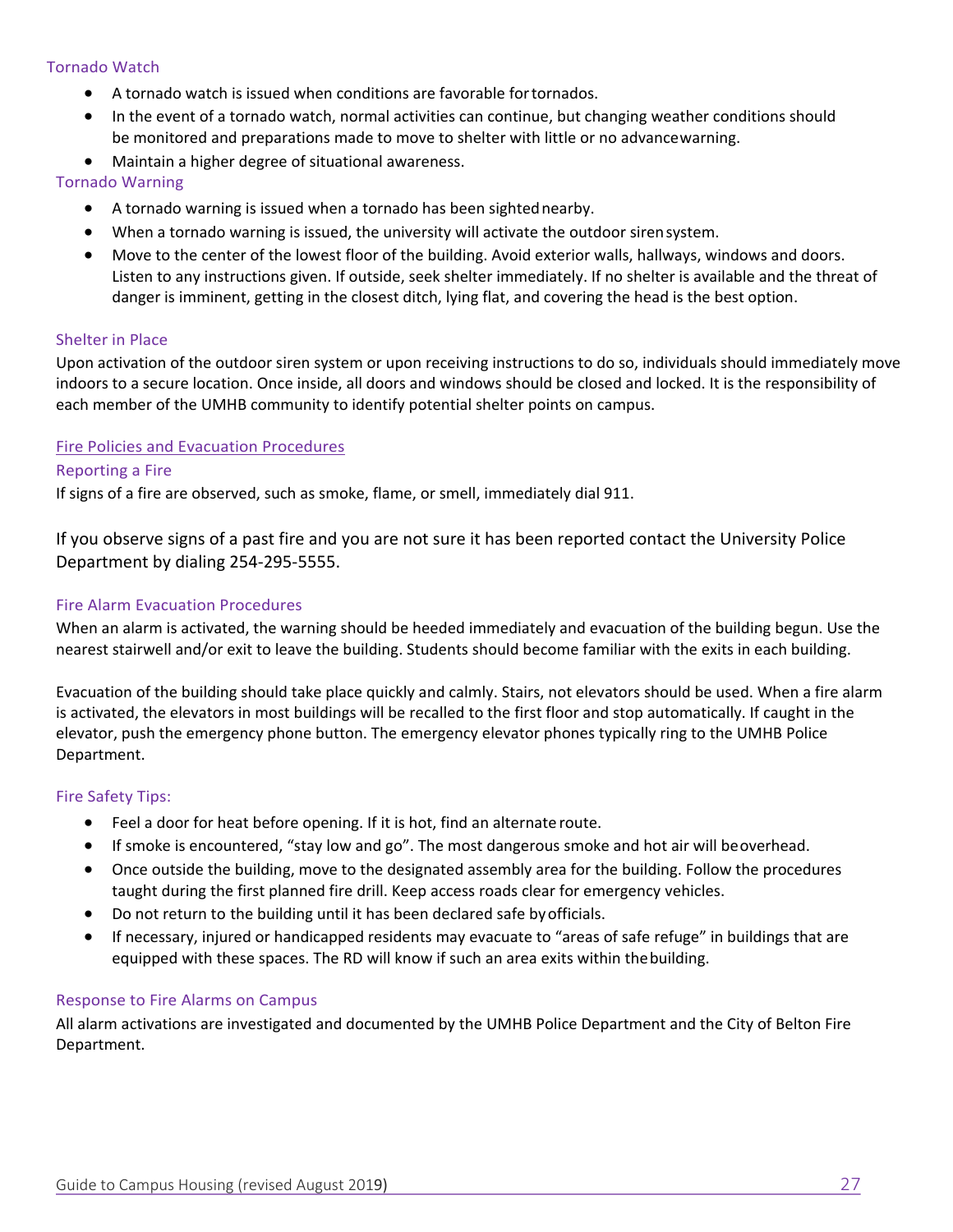#### Fire Protection Equipment Systems

Each residence hall and most academic facilities are equipped with a fire alarm system capable of being activated by one or more of the following means:

- **•** Heat detector
- Smoke detector
- Sprinkler system
- Standpipe system

Upon activation of the fire alarm system, an audio/visual warning device will alert the building occupants of a potential hazard. Some of the university's apartments and houses are equipped with single-station automatic smoke detectors. These devices sound an alarm when smoke is detected.

#### Fire Drills

Each residence hall will conduct two fire drills during the semester. The first fire drill will be announced before time. The second one will be unannounced. Prior to this drill, residents will receive information concerning exit routes and other procedures. This training is provided by residence hall staff.

Evacuation drills are used to provide information to residents pertaining to evacuation issues specific to each building. During an evacuation drill, building occupants will practice drill procedures and familiarize themselves with the location of exits. This process also provides the university an opportunity to test the operation of the fire alarm system's components.

Emergency evacuation maps are posted on each residence hall floor to direct residents to exits. Evacuation drills in residential facilities are coordinated by Residence Life staff and the UMHB Police Department.

#### Fire drill guidelines

- Do not open any door before feeling it to see if the surface of the door is hot. If it is hot to the touch, seek an alternate exit route.
- Remember to walk and not run.
- If not in the room, exit the building immediately. Do not return to the room to gather any belongings.
- After exiting, proceed to the designated assembly point. At this location Residence Life staff will seek to account for all occupants.
- If on an upper floor and all exits are blocked by fire, go to a window and attract attention. Jumping from a window should be avoided.

#### Inspections for Fire Safety

The primary goal of UMHB's Fire Safety Program is to identify hazardous conditions and take appropriate action to reduce the chance for fire to occur. This goal is accomplished by conducting periodic safety inspections of all university buildings and increasing the fire safety awareness of employees and students.

The university conducts an annual inspection of residence halls. Inspections are conducted to help identify prohibited items and identify safety violations. An inspection includes, but is not limited to: visual examination of electrical cords, sprinkler heads, smoke detectors, fire extinguishers, and other life safety systems.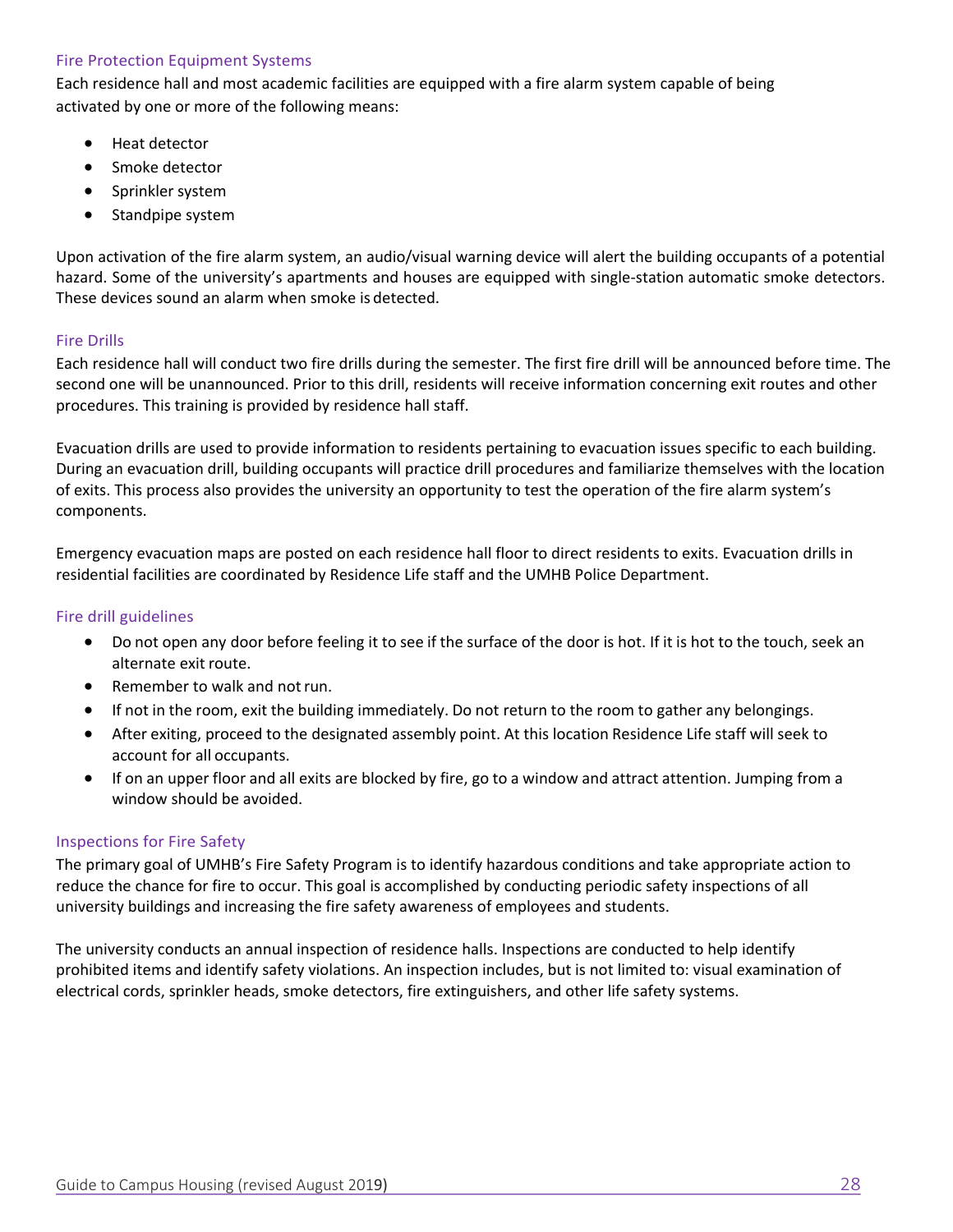Members of the Residence Life staff conduct checks every two weeks and will look for sources of open flames, candles, non‐surge protected extension cords, halogen lamps, and portable cooking appliances. Staff members will also look for signs of smoking in the room, tampering with life safety equipment, and possession of pets. If a prohibited item is found, it will be removed or instructions will be given for removal (see the sections in this guide: Prohibited Items, Prohibited Activities, and Room Checks). Students are required to comply with fire safety directives from university employees, which may include compliance with all applicable standards of the International Fire Code (IFA) and the local Authority Having Jurisdiction (AHJ). Individuals who are aware of fire safety or potential code violations should report the violation totheir Residence Hall Director.

#### Fire Prevention

Residents play an important role in our fire prevention efforts and are asked to work with the university to ensure all buildings are free of potential fire hazards. Please make sure all fire equipment, fire doors, and fire exits remain unobstructed

To minimize the potential for fires to occur, it is the policy of the university to limit cooking in residence hall rooms. Accordingly, most cooking devices/equipment, other than the microwaves provided by the university, are prohibited in residence hall rooms. Appliances such as toaster ovens, griddles, grills, electric skillets, deep fryers and other open coil appliances are prohibited.

All decorations used on campus must be fire‐resistant or non‐combustible. Decorative lights and extension cords must be UL rated and not used so as to present a fire hazard or trip-hazard. Live trees or greens are also prohibited decoration.

#### Instructions for Individuals with Disabilities.

Before Emergency:

- Meet with the RD and Campus Police to talk about needs and discuss any special emergency response accommodations.
- Find one or two other residents who would be able and willing to help during an evacuation.
- Develop two escape plans. One assuming that help is available and one assuming it is not.

#### During Emergency

- Call on residents identified to help.
- Call Campus Police (254) 295-5555.

#### Door Security and Closing Hours for Residence Halls

#### Door Locking

In residence halls, and Farris Hall, all exterior doors are locked 24 hours a day.

All apartment doors are equipped with a card access device.

Living areas with card access on front, side, and back doors also use a camera system to view these doorways. Residents who bring in a guest after hours (12:00 a.m.) are required to remove any head covering and their guest(s) are required to do the same.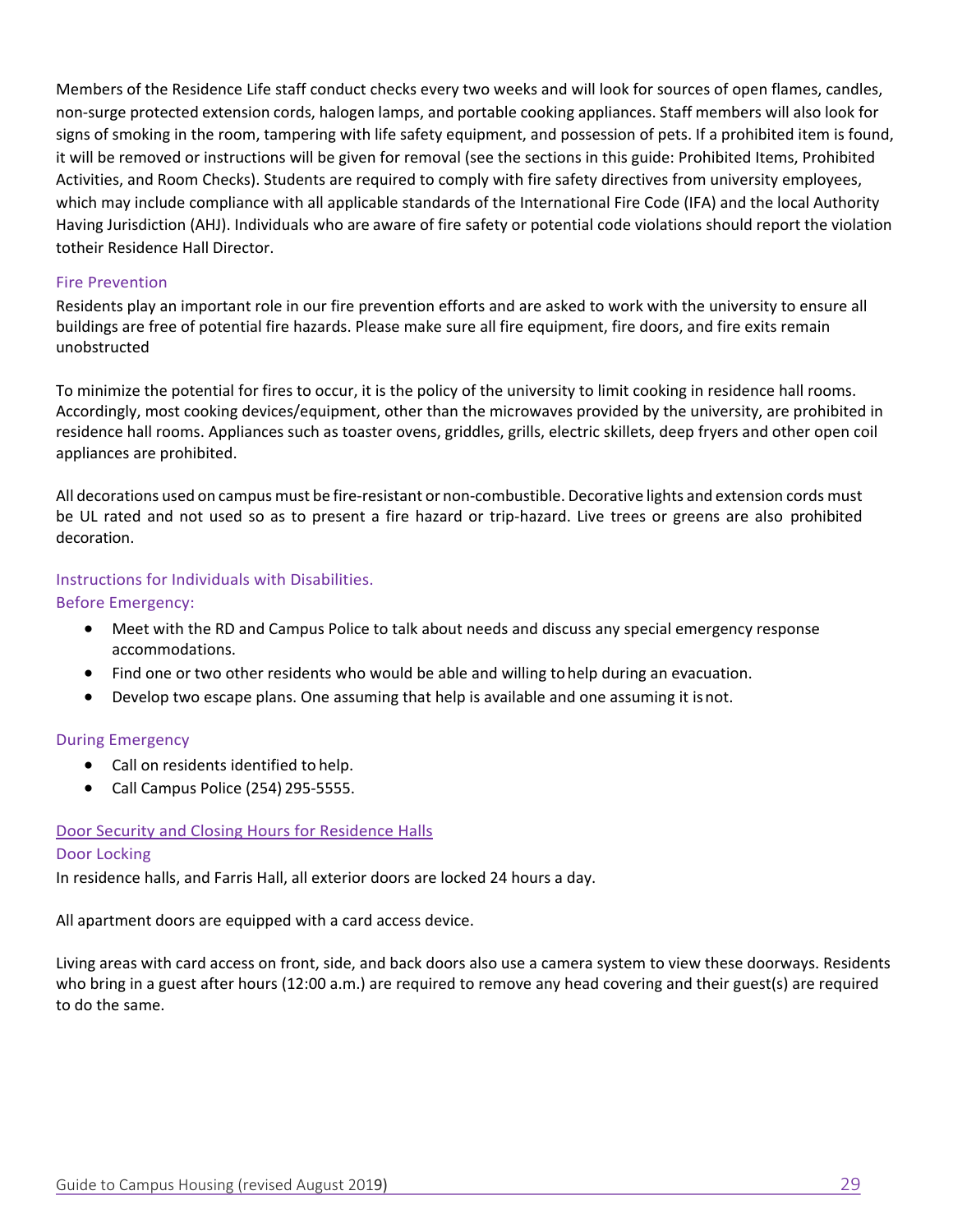#### Card Access

Authorized residents in buildings using card access, are given access to their residence hall or apartment through use of the ID card. If an CRU card is lost or stolen, the resident must go to the Cru Card Office to obtain a replacement.

A resident may allow residents, or guests (same sex only in residence halls) to enter the building with them until closing at 1:00 a.m. After 12:00 a.m., everyone entering the building in which they reside must use their own access card for entry. No resident may scan their card and hold the door open for additional people to enter the building after this time.

If a student CRU card is not working or the resident does not have their card with them, the resident can use their "Mobile ID" or contact the UMHB Police Department to open the door (call 5555). Prior to midnight residents should contact hall staff for assistance. For security reasons, residents will be asked by the officer to show their student ID card. RAs will not be able to open the doors after closing hours. When the building closes, residents should not contact another resident to have them open the door. This practice will result in disciplinary action. Care should be used in the handling of keys and access cards. Residents are not allowed to duplicate keys or give their access card to another person for use in entering a building. These actions will result in referral to the Residence Life Office.

Records created through the use of access cards, cameras, and other security devices may be retained by the university and used for security purposes, investigations and other legitimate educational interests.

#### Keys

Residents assigned to buildings where keys are used will be issued a key at check-in. Mailbox keys are also issued if applicable. Residents are responsible for the key and for replacement costs. If a key is lost, stolen, or if a resident fails to return a key at check‐out, the lock will be changed and a charge for the lock and key change will be assessed to the resident.

#### Alarms and Closed Circuit Cameras

Alarms and other security devices, such as cameras, are for the safety of the resident student. No action should be taken by any individual to circumvent or disable these systems. Every effort will be made to identify individuals who take such action and they will be referred to the Dean of Students for disciplinary action.

#### Propping and Locking of Doors, Windows, and Screens

At no time should the outside doors of a residence hall be propped open. This practice will put the entire residence hall population at risk for danger and can result in disciplinary action for the responsible student. Apartment doors should locked at all times, especially when the apartment is left unattended. This puts the property of roommates at risk.

The first floor windows of McLane Hall are not to be opened at any time other than in case of fire emergency when the window is used to exit the building. A seal is in place on the windows. If a seal is broken, an amount will be assessed for damage.

Open screens, especially on the first floor of any hall, house, or apartment, represents a risk to the occupant of the space. Open screens are prohibited and a fine can be assessed. Except in an emergency situation, a resident should not use a window as means of gaining entry/exit into a space.

It is always a preferred safety practice for residents to lock the door to their assigned space, even if the intention is to be gone for a short period of time.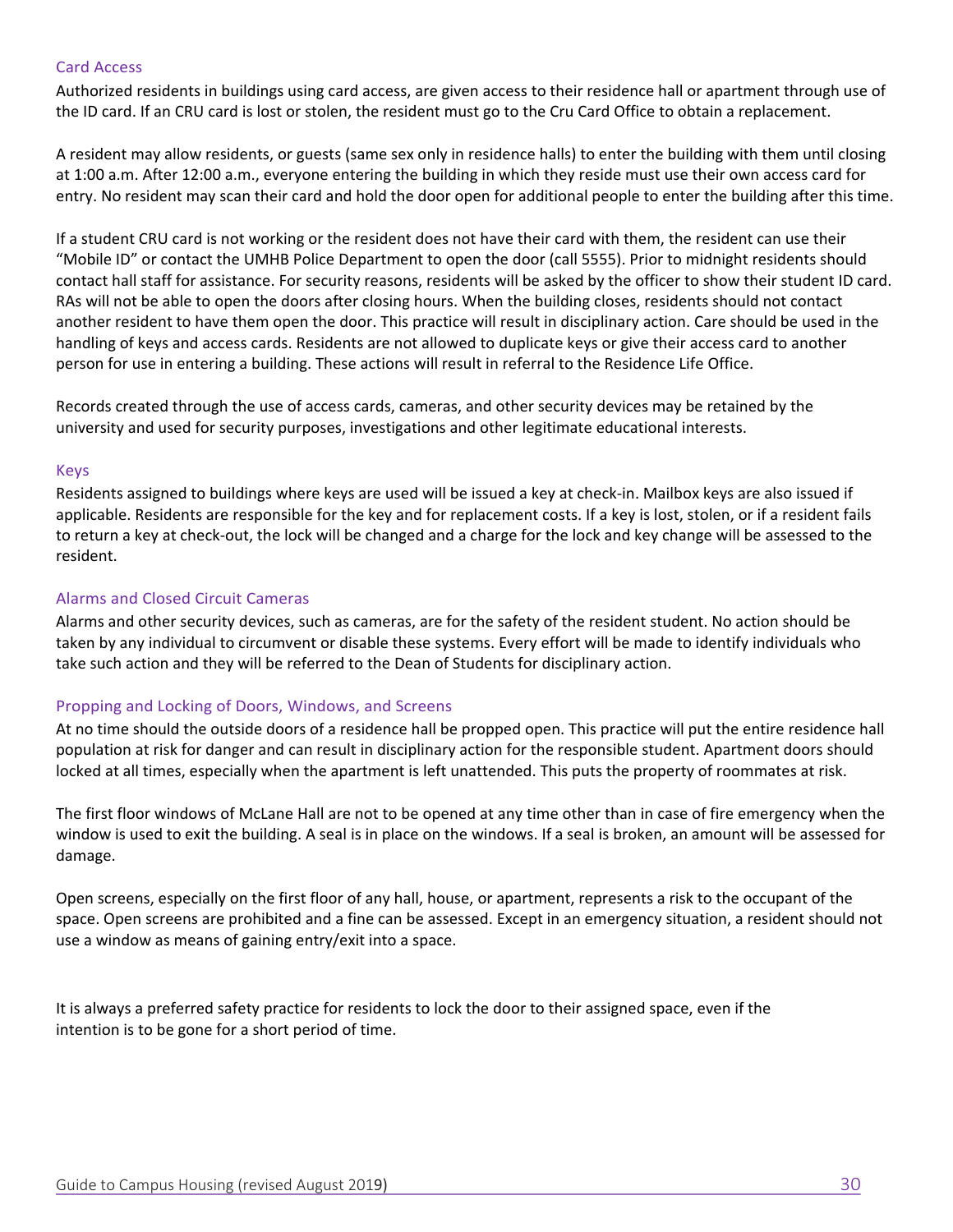#### Electrical Safety Guidelines

- Use UL electrical power strips with built-in circuit breakers if additional electrical outlets are needed.
- Use a medium or heavy gauge grounded extension cords only. Small gauge, inexpensive cords are prohibited.
- Do not overload power strips or outlets.
- Do not use multiple plug adapters as these are prohibited.
- Use a power strip with an over-current protector which will shut off power automatically if there is too much current being drawn.
- Be wary of electrical outlets that get too hot to touch. If it feels warm, unplug all appliances and enter a maintenance request immediately.
- Do not connect multiple power strips together.
- Do not route cords under doors, carpet, or ceiling tiles; this could cause them to overheat or ignite.
- Do not staple cords, this could damage the insulation and expose wire.
- Look for the UL (Underwriters Laboratories) label on electrical products that you use. This UL mark tells you that it meets UL rigorous safety requirements.
- Use light bulbs with correct wattage for lamps. If the wattage is not noted on the lamp, do not use a bulb with more than 60 watts.
- Do not use Halogen lights/lamps on campus as these are prohibited.
- Never plug more than one high‐wattage appliance into a single outlet.
- Check all appliances for frayed or cracked cords and make sure to replace them.
- Report any power outage in your room, house, or apartment immediately to the RD or RA.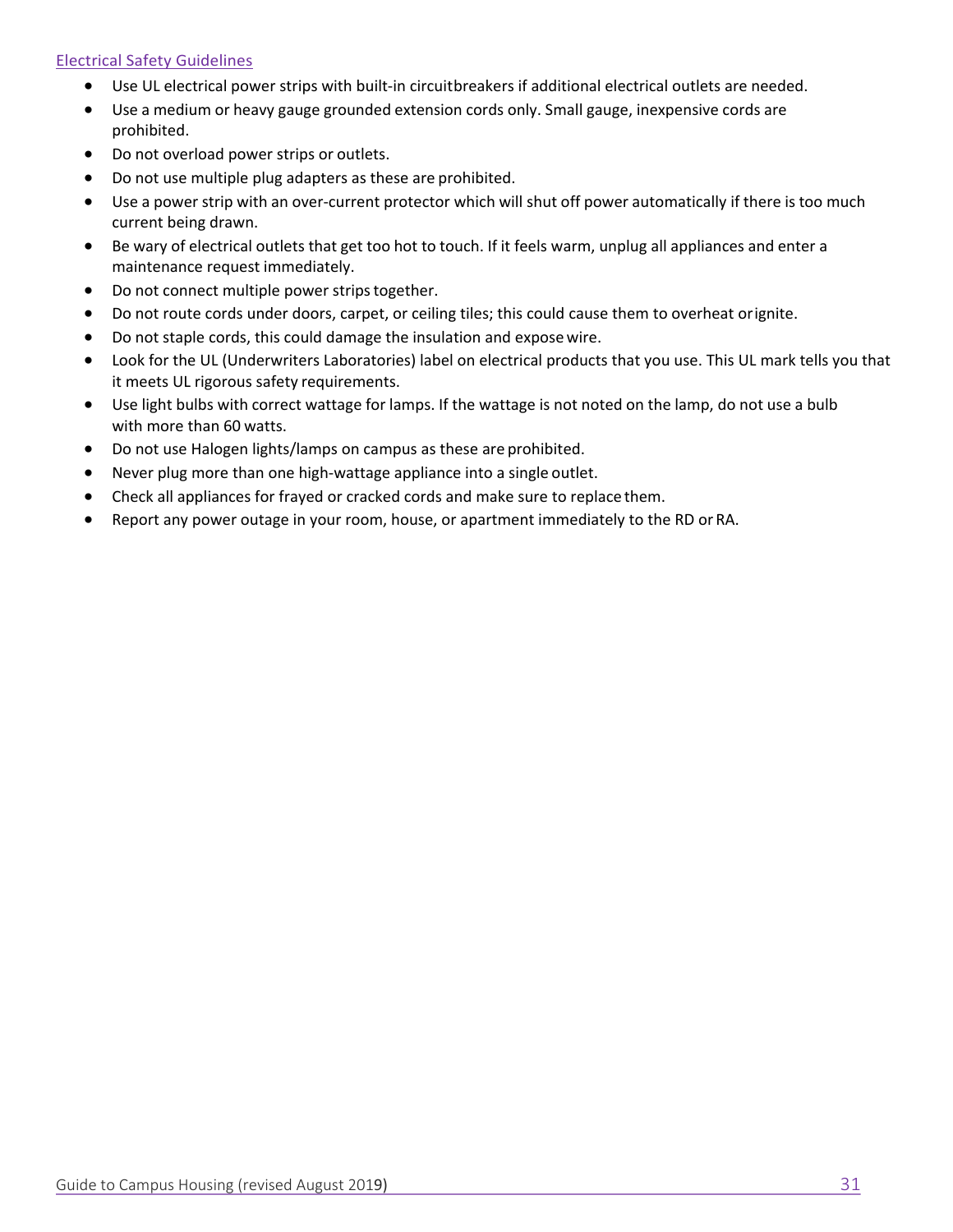### **Services**

#### Duty Hours for Staff

Staff members are on duty in the residence halls and apartment complexes on a regular basis. In all living areas, RAs are on duty 7 days a week from 7:00 p.m. until 12:00 a.m.

#### Maintenance

Residents who need assistance with a maintenance issue in their room, house, or apartment can either convey this request to the RD or RA or use the method of logging this request that is specific to their building. The building staff will give information on submitting maintenance work requests. Work orders are transmitted to the Physical Plant staff for their review and action.

If there is a problem constituting an emergency such as broken pipes, water leaks, etc., and the RD or RA cannot be reached, the resident should contact the Residence Life Office (295‐4590) directly. After hours, contact the Campus Police (295-5555). If there is a smell of gas, residents should follow these instructions:

- Leave the area immediately
- Call Campus Police at 295-5555
- Leave doors open
- Do not turn on anything electric
- Do not use a cell phone

Employees, agents, and contractors authorized by the university may enter residential spaces without prior notice for custodial or maintenance work, to handle emergencies, to check for health or fire hazards, or to ensure compliance with university rules and regulations. Residents are expected to cooperate so that repairs or inspections can be completed as quickly as possible.

#### Vacuum Cleaners

Each residential facility has several vacuum cleaners available for use by residents for room care purposes. These vacuums can be checked out through the RA or RD.

#### Study Areas/Computer Labs

All residential facilities, with the exception of College View, and the campus houses, have a computer lab and a study area within the building for use by the residents of that building. College View is equipped with a computer station and printer in the complex office. Study areas in residential buildings are equipped with tables and chairs, and in some cases, marker boards for tutoring or group study. Residents from other buildings are welcome to use the study rooms in buildings outside of their own, but the computer labs are primarily reserved for the residents of the building or complex. All computer labs are equipped with printers but students must supply their own paper.

#### **Recycling**

At the end of each semester, the staff will post information about a building‐wide recycling project. Residents are encouraged to drop off canned goods and packages of unopened food, gently worn clothing items, unwanted supplies, etc. These items are donated to Goodwill or to area ministries and food pantries.

Residents can also recycle paper products and cans by dropping these items in containers located in their building.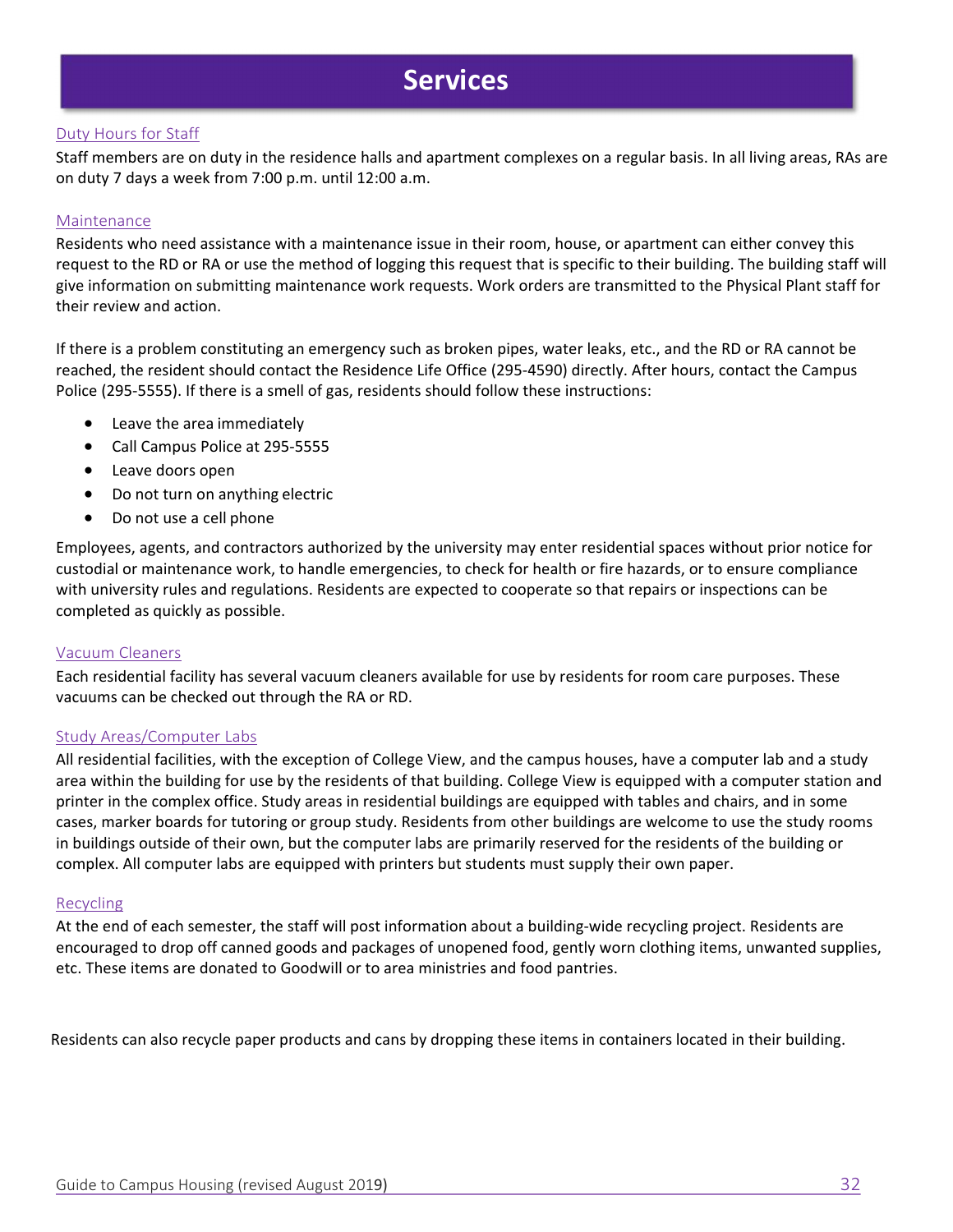#### Pest Control

All residential buildings are on a regular schedule of pest control maintenance. If a resident experiences any problems with pests between treatments, this information must be turned in appropriately. Staff members will instruct residents on how to turn in this information during mandatory meetings. Residents are encouraged to assist in the control of pests by keeping food in closed containers and disposing of trash properly.

#### Internet

All UMHB students are issued an e‐mail account through the Information Technology Department. These accounts are the primary method of communication to students by many university offices, including Residence Life. Each student is responsible for checking and responding to university e‐mail messages on a regular basis. The Residence Life Office will use this e-mail account to correspond with resident students regarding housing issues. See the Student Handbook for the UMHB Internet Usage Policy.

#### Telephone Service

Telephone service is not provided. Land lines are located in RD apartments.

#### Cable Service

Cable service is provided in each residential facility operated by the university. Cable outlets are located within each apartment or room and cable TV channels can be viewed on lobby TVs. Go to Information Technology to view information about television capability guidelines.

#### **Laundry**

Laundry service on campus is free to all resident students. All residence halls, and College View apartments have laundry rooms with enough machines for the population of the building/complex. Washers and dryers are provided in each of the apartments at Independence Village and Farris, and in the campus houses.

Students are urged to read instructions carefully to prevent malfunction through operator error. In case of malfunction, a report should be made to the RD or to the RA. The hours for laundry rooms are posted in each individual building.

The use of the laundry facilities within each hall and apartment complex is restricted to use by the residents of that location only. Because of the location of some the laundry facilities, some halls have posted policies concerning hours of operation.

#### Campus Mail

#### Residence Halls

Each resident will be issued a campus post office box. The box number and combination will be given to residents during registration. Residents may also go by the Post Office to get their box number and combination. Mail is picked up and delivered on campus daily. The UMHB Post Office is located in the Mabee Student Success Center. The Post Office is closed on Saturdays and Sundays and most holidays.

Mail should be addressed to residents in the following way:

Student Name UMHB Box 900 College St.

Belton, TX 76513‐2599

**Notice:** all mail sent through the UMHB Post Office is subject to all laws and regulations which apply to the United States Postal System.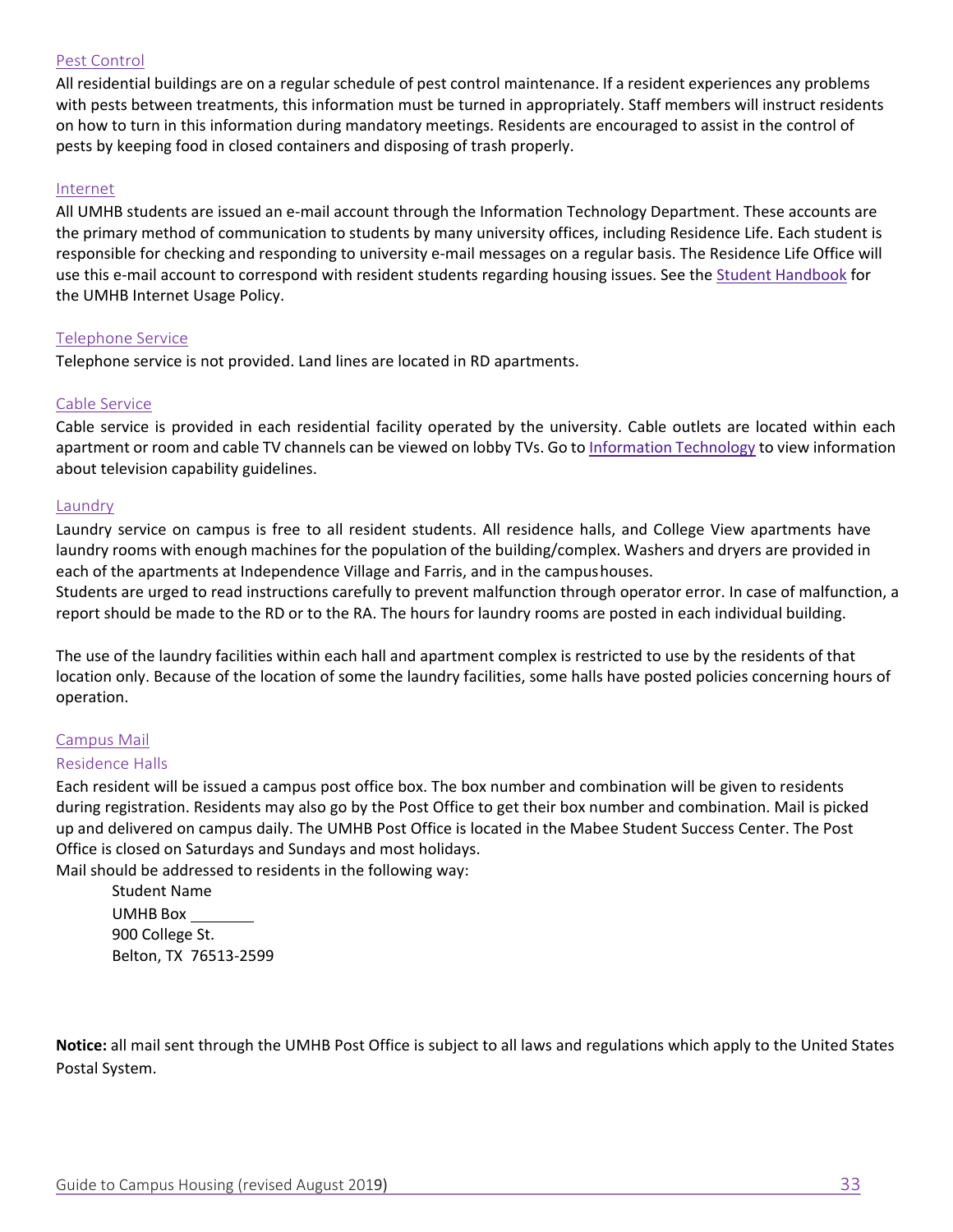#### Apartments and Houses

Residents of College View, Farris, Independence Village, and the campus houses receive mail delivered by the Belton Post Office. Residents in the apartment complexes are given a combination or key for their mailbox located in the complex. House residents receive mail at the house and the address is the address of the house.

Addresses for College View, Farris, and Independence Village are:

| <b>College View</b>                                                                                       | 600 West MLK Jr Blvd, Belton, TX 76513         |
|-----------------------------------------------------------------------------------------------------------|------------------------------------------------|
| Farris                                                                                                    | 904 University Drive, Apt. #, Belton, TX 76513 |
| Independence Village<br>Grover, Ferguson, Clark, Provence Taylor<br>James, Tryon, Wilson, Hobby and Tyson | 1601 Vickery Circle, Apt. #, Belton, TX 76513  |
| <b>Garner Building 14</b>                                                                                 | 1402 Parker, Apt. #, Belton, TX 76513          |
| <b>Garner Building 15</b>                                                                                 | 1404 Parker, Apt. #, Belton, TX 76513          |

#### Vending Machines

Coin‐operated vending machines are located within the residence halls and apartment complexes. Removal, or attempted removal, of the contents of any vending machine by improper or illegal methods constitutes theft and will be treated accordingly.

refer to umhb.edu/health

#### Health Insurance

Brochures from companies who offer low cost plans designed specifically for students and their families are available in the Health Center located in the Mabee Student Success Center. Other resources: www.healthcare.gov 800‐318‐2596 Texas Department of Insurance www.tdi.state.tx.us Consumer Helpline: 800‐252‐3439 Click for "Individual Health Contract" National Association of Health Underwriters www.nahu.org/consumer/healthcare or

http://www.ahrq.gov/consumer/hlthpln1.htm

www.texcarepartnership.com 800‐647‐6559 or Lone Star Circle of Care 1‐877‐800‐5722 www.lscctx.org

Counseling & Testing Office - refer to umhb.edu/counseling and umhb.edu/testing home Career Services

Office – refer to umhb.edu/careerservices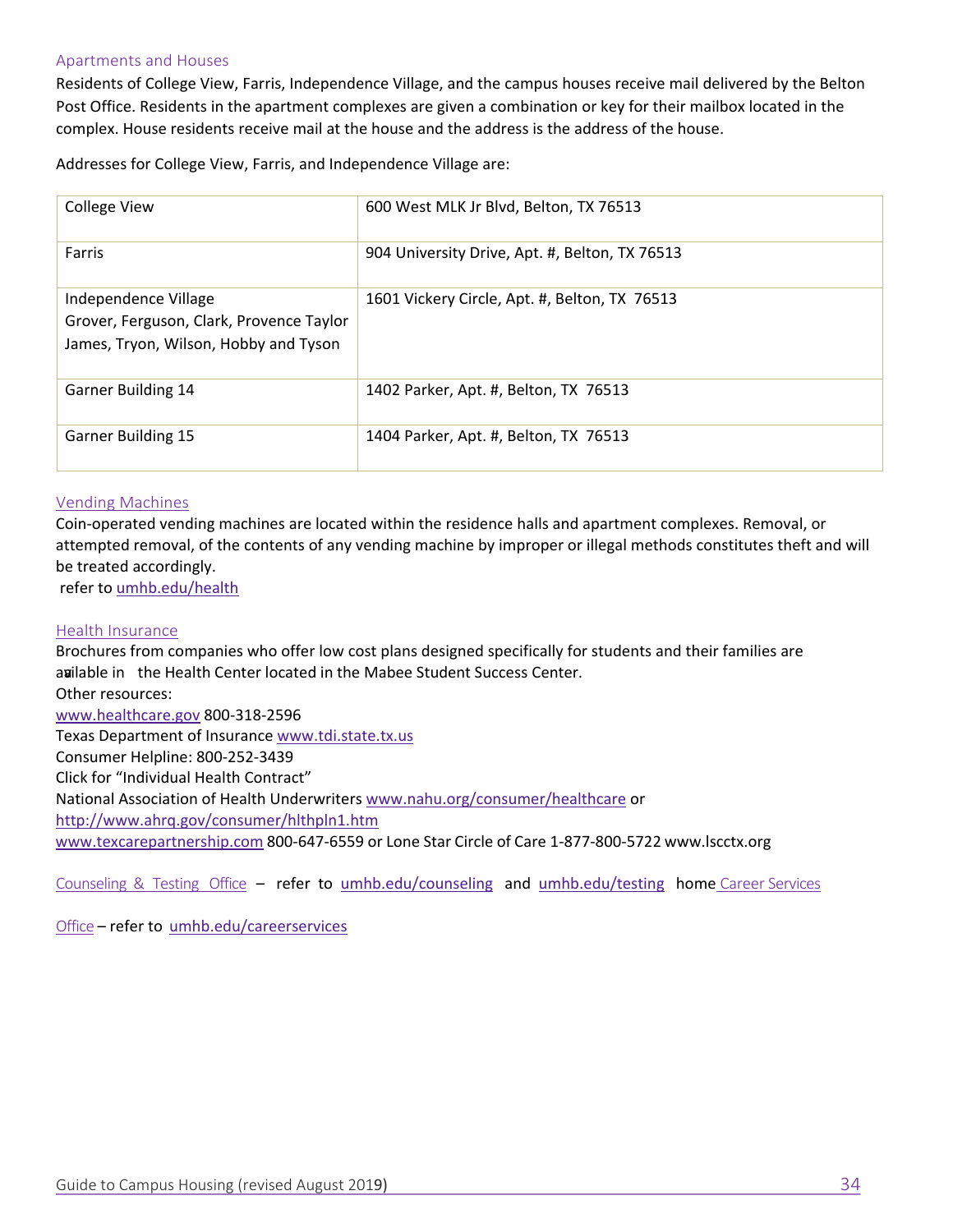# **Fine and Cost Tables**

| <b>Policy Violation Fines</b>                                                                                                              |                                                                   |
|--------------------------------------------------------------------------------------------------------------------------------------------|-------------------------------------------------------------------|
|                                                                                                                                            |                                                                   |
| Improper check-in/check-out                                                                                                                | \$50-\$150 - see below for more information                       |
| Failure to evacuate/participate during \$100<br>fire alarm                                                                                 |                                                                   |
|                                                                                                                                            |                                                                   |
| Tobacco use or vaping in residential<br>facility                                                                                           | \$50 or cost or treating unit                                     |
| Tabacco use or vaping in residential<br>facility that triggered fire alarm                                                                 | \$100                                                             |
|                                                                                                                                            |                                                                   |
| Changing assigned space without<br>permission                                                                                              | \$50                                                              |
| Prohibited Items/Prohibited<br>Activity                                                                                                    | \$50 and/or Referral to Dean of Students - based on item/activity |
| <b>Unapproved Animal</b>                                                                                                                   | \$150 and referral to Director of Residence Life                  |
| Flagrant disobedience                                                                                                                      | \$50 and/or Referral to Dean of Students - RD decision            |
| Failure to register overnight guests                                                                                                       | \$50                                                              |
| Unexcused absence from mandatory<br>meeting                                                                                                | \$25                                                              |
| Inappropriate use of doors,<br>windows, fire escape. Includes:<br>not having card for entry after<br>hours and misuse of mobile ID<br>app. | \$25                                                              |
| Failure to follow security camera<br>procedures                                                                                            | warning first offense<br>\$25 continued offense                   |
| Fighting/Altercation                                                                                                                       | Referral to Dean of Students - RD decision based on situation     |
| Tampering with screens                                                                                                                     | \$25                                                              |
| Improper disposal of trash                                                                                                                 | \$25                                                              |
| Unauthorized use of<br>furniture/moving furniture without<br>permission                                                                    | \$25                                                              |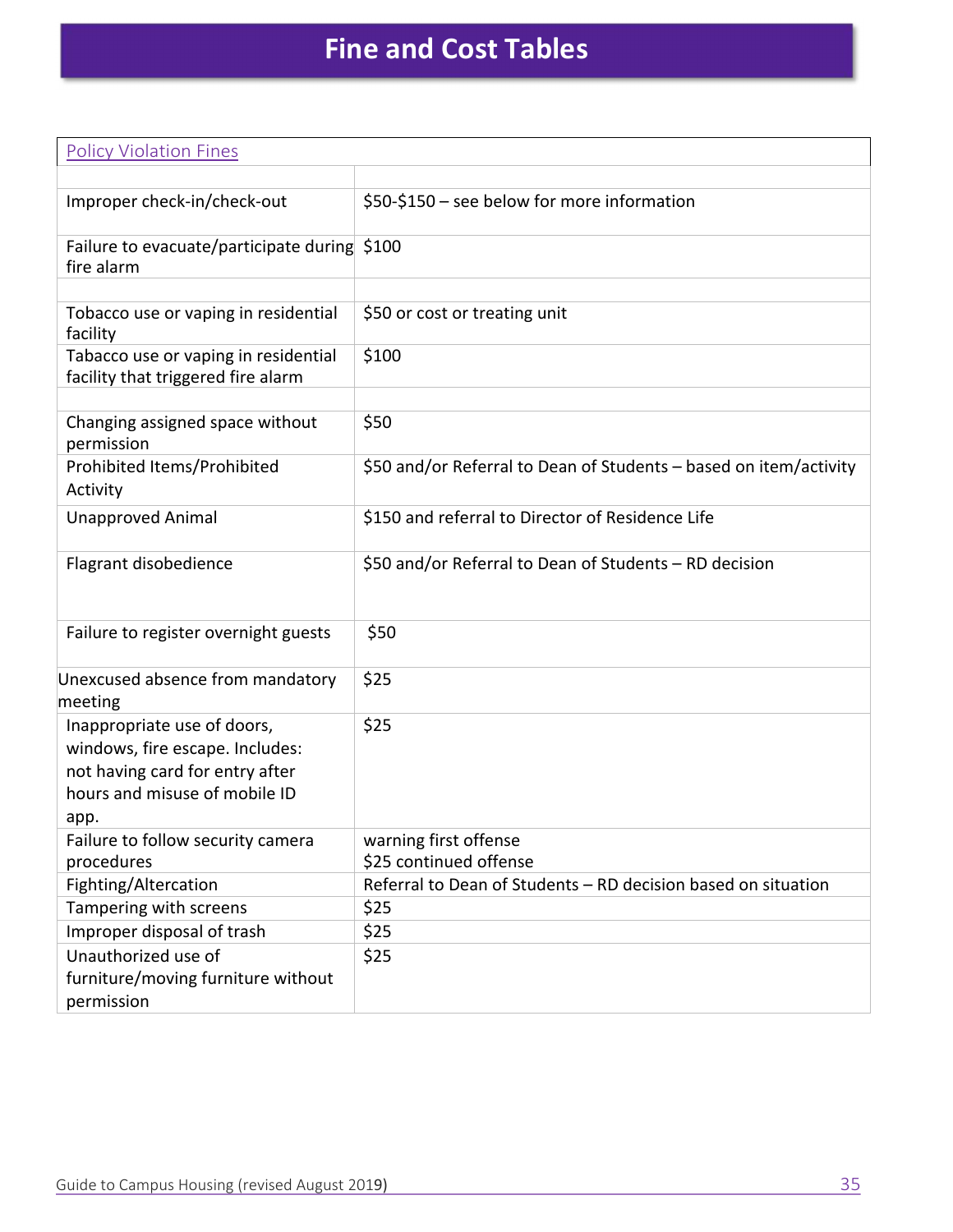| Repeated quiet hours violation                                                       | Warning for first offense. Referral to RD based on situation.                                 |
|--------------------------------------------------------------------------------------|-----------------------------------------------------------------------------------------------|
| Late to mandatory meeting based<br>on facility:<br>Traditional Hall -<br>Apartments- | \$25                                                                                          |
| Profanity                                                                            | Conference with the RD                                                                        |
| Room check:                                                                          |                                                                                               |
| Not complete-                                                                        | RA follow up                                                                                  |
| No attempt-                                                                          | \$25/RD follow-up                                                                             |
| Repeated Staff opening door/not<br>having key or Cru Card.                           | \$10 per episode, after second courtesy key-in                                                |
|                                                                                      |                                                                                               |
| <b>Cleaning Costs</b>                                                                | See note at bottom of chart concerning circumstances that<br>would lead to a cleaning charge. |
| Packing and storing residents                                                        | Amount to be determined by RD and Director of Residence                                       |
| belongings left at check out -                                                       | Life.                                                                                         |
| abandoned property                                                                   |                                                                                               |
| No attempt made to clean                                                             | Cost of cleaning unit.                                                                        |
| Staff removes carpet left by resident                                                | \$25                                                                                          |
| Space not swept                                                                      | \$25                                                                                          |
| Space not mopped                                                                     | \$25                                                                                          |
| Bathroom not cleaned                                                                 | \$50                                                                                          |
| Kitchen not cleaned                                                                  | \$50                                                                                          |
| Removal of trash by staff - per bag                                                  | \$25                                                                                          |
| charge                                                                               |                                                                                               |
| Staff returns furniture to designated<br>room                                        | \$25                                                                                          |
| Removal of carpet tape                                                               | \$50                                                                                          |
| Removal of stickers/double-sided                                                     | \$25                                                                                          |
| tape                                                                                 |                                                                                               |
|                                                                                      |                                                                                               |
| Key charges:                                                                         |                                                                                               |
| Failure to turn in key/stolen/lost key                                               | \$75 - door will be re-cored                                                                  |
| Key replacement -Broken or bent key                                                  | \$10 - original key is available to turn in                                                   |
| Postal Box Key                                                                       | \$10 - original key is available to turn in<br>$$50 - key is lost$                            |
| Damages:                                                                             | Amount Assessed by RD - see Damage Fee Table                                                  |
|                                                                                      |                                                                                               |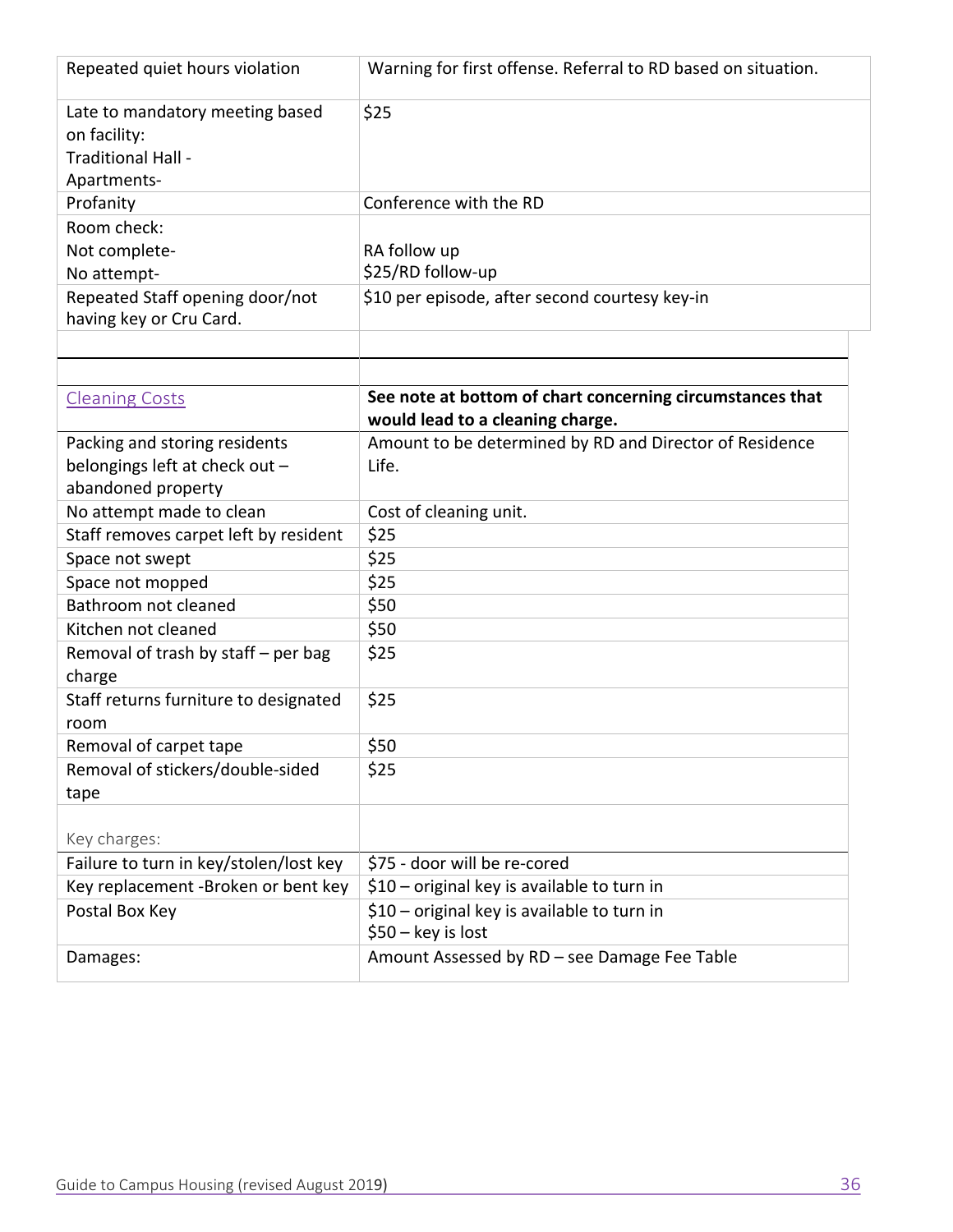| Visitation Violation Fines         |                   |
|------------------------------------|-------------------|
| Visitor in building/apt/house past | Referral to Dean  |
| visitation hours                   |                   |
| Engaged in sexual activity         | Referral to Dean  |
| Visitor In bedroom of              | Referral to Dean  |
| apartment/suite, or house          |                   |
| Visitor or host unclothed in       | Referral to Dean  |
| room/apt/house                     |                   |
| Failure to sign in/out properly    | \$50              |
| Failure to remain with or escort   | \$50              |
| visitor                            |                   |
| Inappropriate use of bathroom      | \$50              |
| Host and visitor lying on bed      | \$25 for flagrant |

Assessment of cleaning charges: if resident leaves and does not follow check‐out guidelines for cleaning and room/apartment must be cleaned by Housekeeping, then charges will be taken from the housing deposit. Staff members might also find extreme conditions within a room or apartment during the semester caused by the resident's neglect that require the cleaning services of Housekeeping. The resident can be charged for these cleaning services.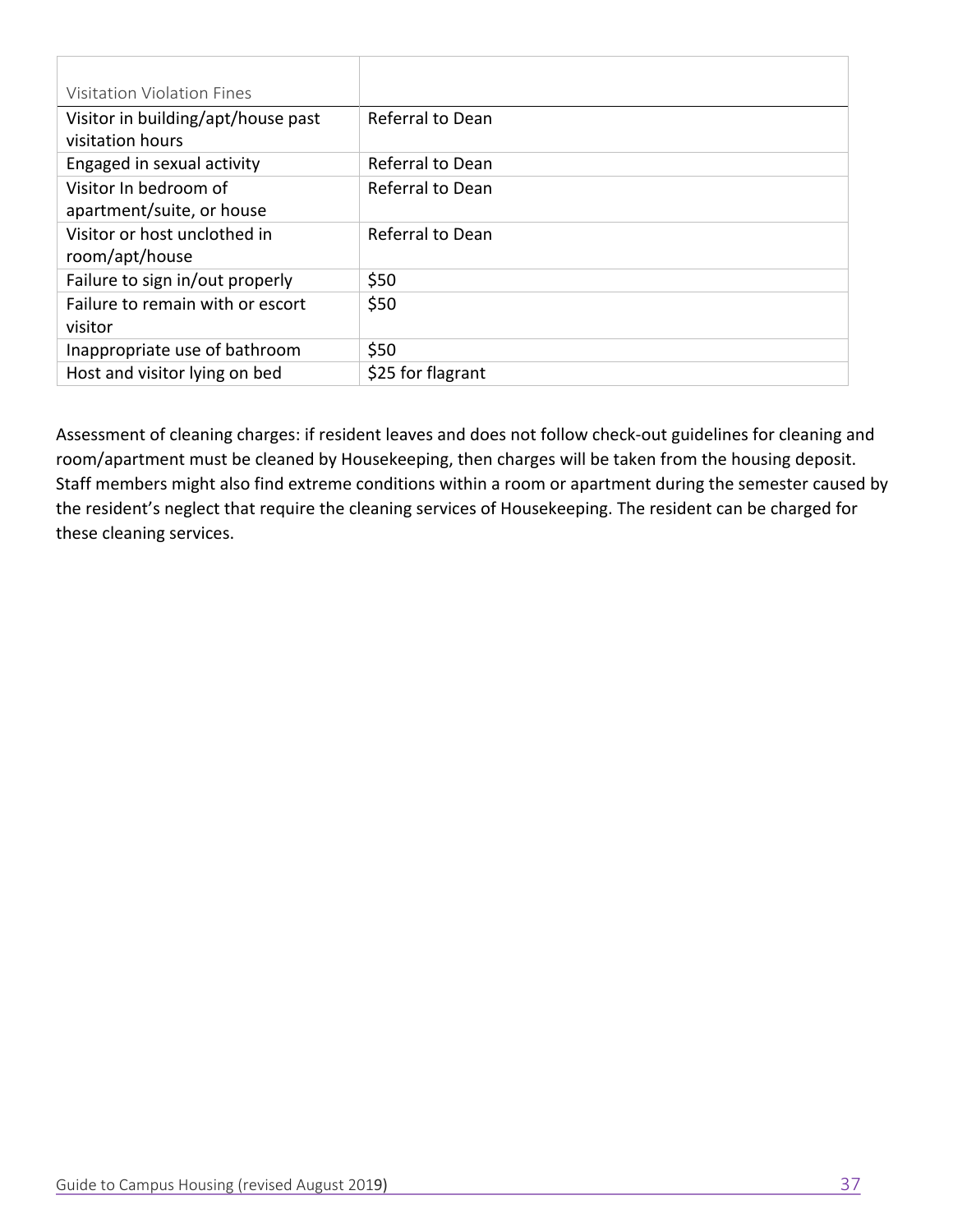| Damage/Replacement Costs:             |                                    |
|---------------------------------------|------------------------------------|
| <b>Bed frame</b>                      | Actual cost                        |
| <b>Bookshelf</b>                      | <b>Actual cost</b>                 |
| <b>Bulletin Boards</b>                | <b>Actual cost</b>                 |
| Chairs                                | Actual cost or repair cost         |
| <b>Chest of Drawers</b>               | Actual cost or repair cost         |
| Blinds (replacement cost)             | \$35                               |
| Medicine cabinet                      | Actual cost                        |
| <b>Ceiling Tiles</b>                  | \$5 per tile                       |
| Mirror                                | <b>Actual cost</b>                 |
| Tub/shower                            | Actual cost or repair cost         |
| Sink                                  | Actual cost or repair cost         |
| Sink light                            | \$50                               |
| Windows (broken pane)                 | \$50                               |
| <b>Towel racks</b>                    | \$30                               |
| Driving on grass areas of campus      | \$3 per square foot repaired       |
|                                       |                                    |
| Closet/Room/Entry Doors:              |                                    |
| Damaged or permanently defaced        | Actual cost                        |
| Door vents                            | <b>Actual cost</b>                 |
| Desk light                            | <b>Actual cost</b>                 |
| <b>Desk</b>                           | Actual cost or repair cost         |
| Holes in wall                         | Repair cost determined by PP staff |
| Paint walls                           | Actual cost                        |
| Cleaning of marker or other           | \$25                               |
| defacement (1 side)                   |                                    |
| Dismantling of university furnishings | \$10                               |
| Painting/refinish door due to         | \$10                               |
| carvings or other defacement          |                                    |
|                                       |                                    |
| Electrical outlets:                   |                                    |
| Replace GFI outlet                    | \$15                               |
| Replace cover plate                   | \$5                                |
|                                       |                                    |
| Light switch:                         |                                    |
| Replace switch                        | \$15                               |
| Replace cover plate                   | \$5                                |
|                                       |                                    |
| Floor/Carpet:                         |                                    |
| Repair/replace vinyl floor tile       | Actual cost                        |
| (student room)                        |                                    |
| Repair/replace vinyl planks           | Actual cost                        |
| (apartments)                          |                                    |
| Repair/replace carpet                 | Actual cost                        |
|                                       |                                    |